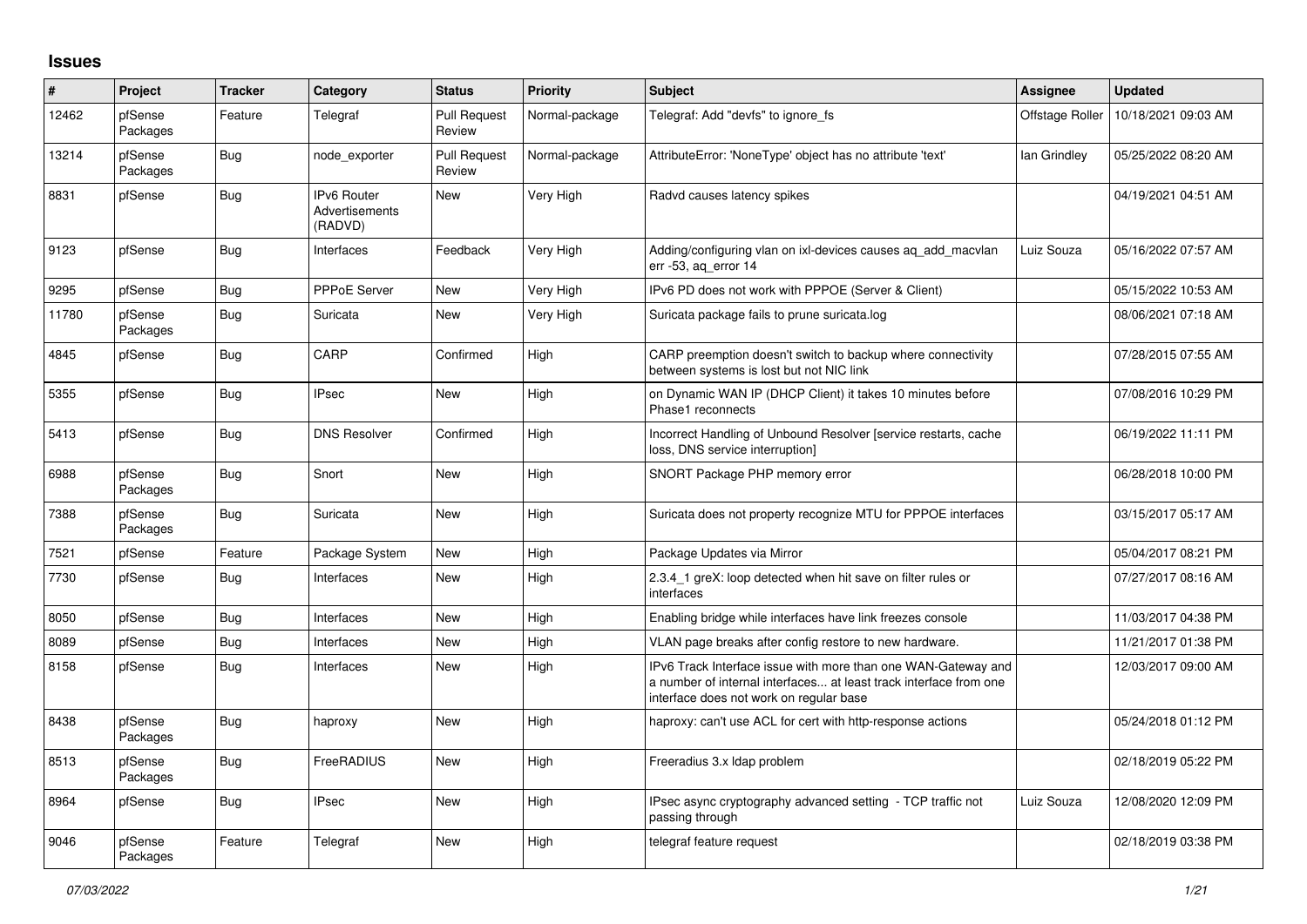| #     | Project             | <b>Tracker</b> | Category                    | <b>Status</b> | <b>Priority</b> | <b>Subject</b>                                                                                            | <b>Assignee</b>       | <b>Updated</b>      |
|-------|---------------------|----------------|-----------------------------|---------------|-----------------|-----------------------------------------------------------------------------------------------------------|-----------------------|---------------------|
| 9136  | pfSense             | Bug            | DHCP (IPv6)                 | <b>New</b>    | High            | IPv6 Tracking Interfaces Lose IPv6 Address in Certain Cases                                               |                       | 04/21/2022 12:39 PM |
| 9724  | pfSense<br>Packages | <b>Bug</b>     | pfBlockerNG                 | <b>New</b>    | High            | pfblockerng-firewall-filter-service-will-not-start                                                        |                       | 09/05/2019 06:32 AM |
| 10252 | pfSense<br>Packages | Bug            | pfBlockerNG                 | New           | High            | pfblockerng-devel                                                                                         |                       | 02/11/2020 05:18 PM |
| 10760 | pfSense<br>Packages | <b>Bug</b>     | <b>BIND</b>                 | <b>New</b>    | High            | pfSense BIND 9.14.12 server terminates due to assertion failure                                           |                       | 07/11/2020 04:53 PM |
| 11135 | pfSense<br>Packages | Bug            | haproxy                     | Feedback      | High            | HAproxy OCSP reponse crontab bug                                                                          | Viktor Gurov          | 09/10/2021 11:51 AM |
| 11158 | pfSense<br>Packages | Bug            | <b>FRR</b>                  | New           | High            | <b>FRR Prefix Lists</b>                                                                                   |                       | 12/30/2020 04:55 PM |
| 11534 | pfSense<br>Packages | Regression     | FreeRADIUS                  | New           | High            | FreeRADIUS EAP anonymous connection forbidden out-of-tunnel                                               |                       | 07/14/2021 02:32 AM |
| 11563 | pfSense<br>Packages | <b>Bug</b>     | <b>BIND</b>                 | <b>New</b>    | High            | BIND GUI writes TXT records > 255 characters                                                              |                       | 02/27/2021 07:11 AM |
| 11572 | pfSense<br>Packages | <b>Bug</b>     | pfBlockerNG                 | <b>New</b>    | High            | Auto created firewall rules have IPv4 as protocol only - even for<br>IPv6 lists.                          |                       | 06/25/2022 10:59 AM |
| 11936 | pfSense<br>Packages | <b>Bug</b>     | <b>FRR</b>                  | Incomplete    | High            | FRR does not connect BGP when using password                                                              |                       | 05/19/2021 08:12 AM |
| 11992 | pfSense             | Bug            | <b>Virtual IP Addresses</b> | Confirmed     | High            | GRE Tunnel - Does not work with a virtual IP as endpoint                                                  |                       | 06/04/2021 01:16 AM |
| 12160 | pfSense<br>Packages | Regression     | syslog-ng                   | Feedback      | High            | An invalid configuration is generated when choosing TLS as the<br>default protocol                        | Jim Pingle            | 07/23/2021 03:27 PM |
| 12354 | pfSense<br>Packages | Todo           | haproxy                     | Feedback      | High            | Update haproxy-devel to mitigate CVE-2021-40346                                                           | Viktor Gurov          | 05/12/2022 08:50 AM |
| 12520 | pfSense<br>Packages | Feature        | Squid                       | <b>New</b>    | High            | [Squid] - Allow or Deny Mappings from IP/Host/GeoIP sources                                               |                       | 11/12/2021 02:13 PM |
| 12607 | pfSense Plus        | Bug            | Hardware / Drivers          | <b>New</b>    | High            | Instability with Snort Inline with AWS Instances                                                          |                       | 07/02/2022 09:05 PM |
| 12608 | pfSense<br>Packages | Bug            | WireGuard                   | <b>New</b>    | High            | WireGuard tunnels monitored by dpinger causing system to stop<br>routing completely in certain situations | Christian<br>McDonald | 12/16/2021 03:14 PM |
| 12632 | pfSense             | <b>Bug</b>     | Gateways                    | <b>New</b>    | High            | Assigning a /30 WAN IP address at the console does not save<br>the gateway correctly                      |                       | 06/28/2022 12:01 PM |
| 12732 | pfSense<br>Packages | Bug            | squidguard                  | <b>New</b>    | High            | Squid https filtering squidguard acl target list - erratic behaviour                                      |                       | 01/26/2022 09:11 AM |
| 12746 | pfSense             | Feature        | Interfaces                  | <b>New</b>    | High            | IPoE feature for WAN interface                                                                            |                       | 02/01/2022 01:42 AM |
| 12853 | pfSense             | <b>Bug</b>     | <b>NAT Reflection</b>       | Feedback      | High            | Network Address Translation - Pure NAT pfsense freeze after<br>reboot                                     |                       | 02/22/2022 08:40 AM |
| 12932 | pfSense<br>Packages | Feature        | pfBlockerNG                 | <b>New</b>    | High            | pfblockerng per user whitelist                                                                            |                       | 03/11/2022 11:08 AM |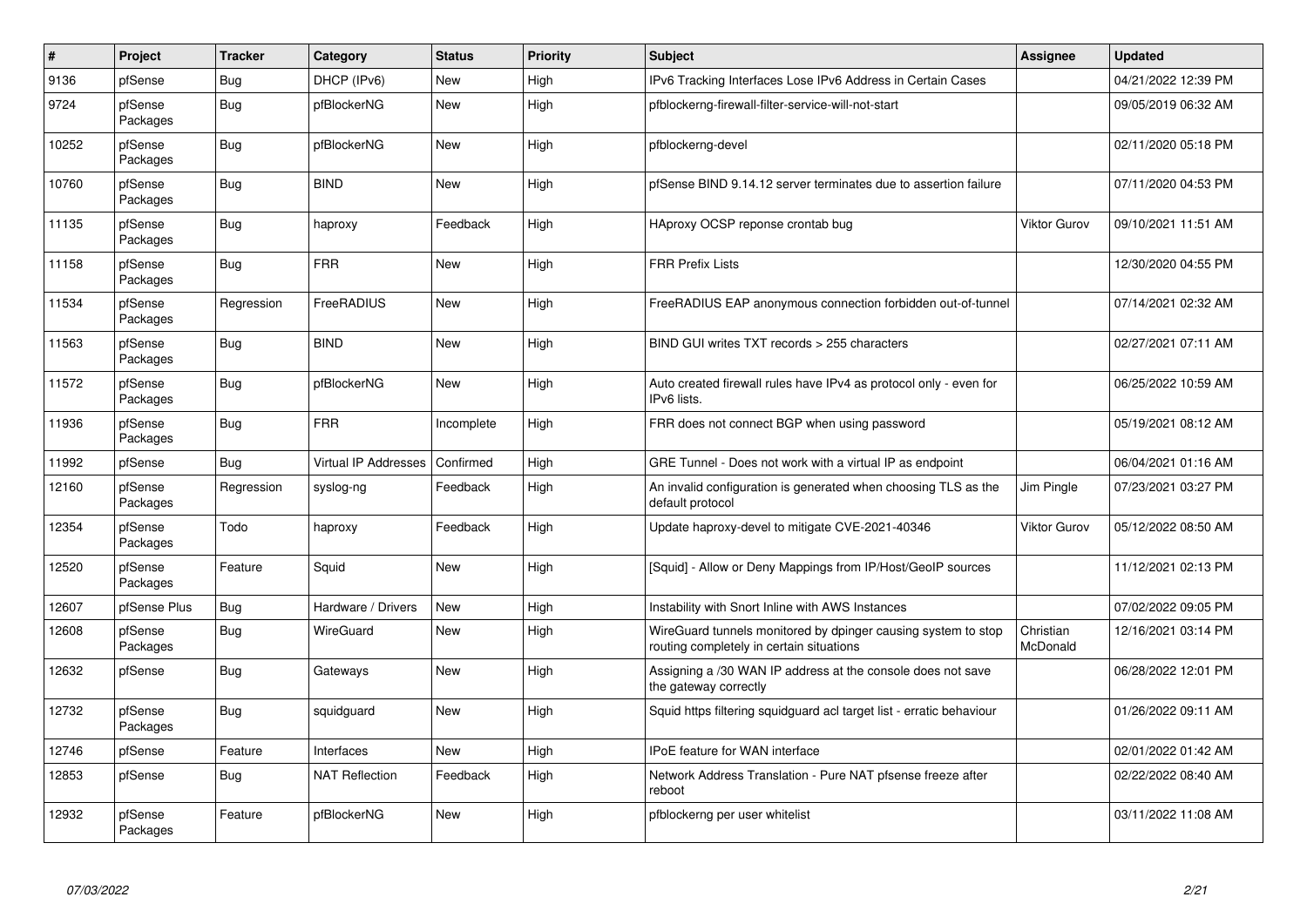| $\sharp$ | Project             | <b>Tracker</b>     | Category                     | <b>Status</b>                 | <b>Priority</b> | <b>Subject</b>                                                                                  | <b>Assignee</b>   | <b>Updated</b>      |
|----------|---------------------|--------------------|------------------------------|-------------------------------|-----------------|-------------------------------------------------------------------------------------------------|-------------------|---------------------|
| 12979    | pfSense<br>Packages | Bug                | Snort                        | <b>Pull Request</b><br>Review | High            | Snort Rules Update Process Using Deprecated FreeBSD<br><b>Subdirectory Name</b>                 | <b>Bill Meeks</b> | 03/24/2022 09:02 AM |
| 13179    | pfSense<br>Packages | Feature            | pfBlockerNG                  | <b>New</b>                    | High            | Search based on CIDR                                                                            |                   | 05/17/2022 09:45 AM |
| 13180    | pfSense<br>Packages | <b>Bug</b>         | pfBlockerNG                  | <b>New</b>                    | High            | High CPU Utilization with pfb filter Isince PfBlockerNG update to<br>devel 3.1.0 4              |                   | 06/14/2022 08:00 AM |
| 13227    | pfSense             | Feature            | <b>IPsec</b>                 | New                           | High            | Enable IPSec Virtual IP Pool assignment by Radius for Mobile<br>Users - SIMPLE FIX              |                   | 05/27/2022 10:15 AM |
| 13307    | pfSense             | <b>Bug</b>         | <b>PPP</b> Interfaces        | New                           | High            | PPP interface custom reset date/time Hour and Minute fields do<br>not properly handle "0" value |                   | 06/28/2022 12:01 PM |
| 13311    | pfSense Docs        | <b>New Content</b> | Troubleshooting              | New                           | High            | Add troubleshooting tips for ZFS boot issues                                                    |                   | 06/28/2022 11:04 AM |
| 32       | pfSense             | Todo               | User Manager /<br>Privileges | <b>New</b>                    | Normal          | PPPoE Server users integration with user manager                                                |                   | 02/06/2016 04:53 AM |
| 33       | pfSense             | Todo               | User Manager /<br>Privileges | New                           | Normal          | L2TP users integration with user manager                                                        |                   | 02/06/2016 04:53 AM |
| 96       | pfSense             | Feature            | Rules / NAT                  | New                           | Normal          | Add "All local networks" to source and destination drop down<br>boxen in firewall rules         |                   | 02/06/2016 04:53 AM |
| 228      | pfSense             | Feature            | Multi-WAN                    | New                           | Normal          | Multi-WAN support with same gateway on multiple WANs                                            |                   | 04/11/2015 01:10 AM |
| 286      | pfSense             | Feature            | Backup / Restore             | New                           | Normal          | Backup/restore users individually                                                               |                   | 01/09/2021 03:48 PM |
| 336      | pfSense             | Feature            | <b>LAGG Interfaces</b>       | New                           | Normal          | Option to create lagg under assign interfaces                                                   |                   | 08/21/2019 11:16 AM |
| 371      | pfSense             | Feature            | Rules / NAT                  | New                           | Normal          | Allow moving of bogon and RFC 1918 rules                                                        |                   | 02/06/2016 04:53 AM |
| 385      | pfSense             | Feature            | Captive Portal               | New                           | Normal          | Reverse captive portal                                                                          |                   | 08/13/2019 12:23 PM |
| 521      | pfSense             | Feature            | User Manager /<br>Privileges | New                           | Normal          | Group manager Assigned Permissions                                                              |                   | 04/18/2010 02:59 PM |
| 701      | pfSense             | Feature            | Rules / NAT                  | <b>New</b>                    | Normal          | Interface groups with NAT                                                                       |                   | 05/11/2018 10:12 PM |
| 746      | pfSense             | Feature            | Rules / NAT                  | New                           | Normal          | Add interface group to source/dest drop downs                                                   |                   | 07/19/2010 05:10 PM |
| 753      | pfSense             | Feature            | <b>OpenVPN</b>               | New                           | Normal          | Add OpenVPN foreign_option support                                                              |                   | 09/02/2019 10:38 AM |
| 790      | pfSense             | Feature            | Operating System             | New                           | Normal          | Advanced options for dnsclient (resolv.conf)                                                    |                   | 04/21/2022 12:39 PM |
| 855      | pfSense             | Feature            | Multi-WAN                    | <b>New</b>                    | Normal          | Ability to selectively kill states on gateways recovery                                         |                   | 03/11/2022 08:30 AM |
| 946      | pfSense             | Feature            | IPsec                        | New                           | Normal          | Allow aliases to be used to define IPsec phase 2 networks                                       |                   | 04/21/2022 12:39 PM |
| 986      | pfSense             | Feature            | Web Interface                | <b>New</b>                    | Normal          | Dynamic states view                                                                             |                   | 02/06/2016 04:58 AM |
| 1136     | pfSense             | Feature            | Rules / NAT                  | New                           | Normal          | Add logic to automatically avoid route-to for static route networks                             |                   | 10/09/2018 05:11 AM |
| 1186     | pfSense             | Bug                | <b>RRD Graphs</b>            | Confirmed                     | Normal          | When in pure routing mode the rrd graphs are blank                                              |                   | 09/16/2015 04:31 PM |
| 1257     | pfSense             | Feature            | Certificates                 | <b>Pull Request</b><br>Review | Normal          | Handle encypted CA/Certificate private keys                                                     |                   | 10/12/2020 07:12 AM |
| 1268     | pfSense             | Feature            | Certificates                 | New                           | Normal          | Allow mass renewing of certs                                                                    |                   | 11/01/2019 03:17 PM |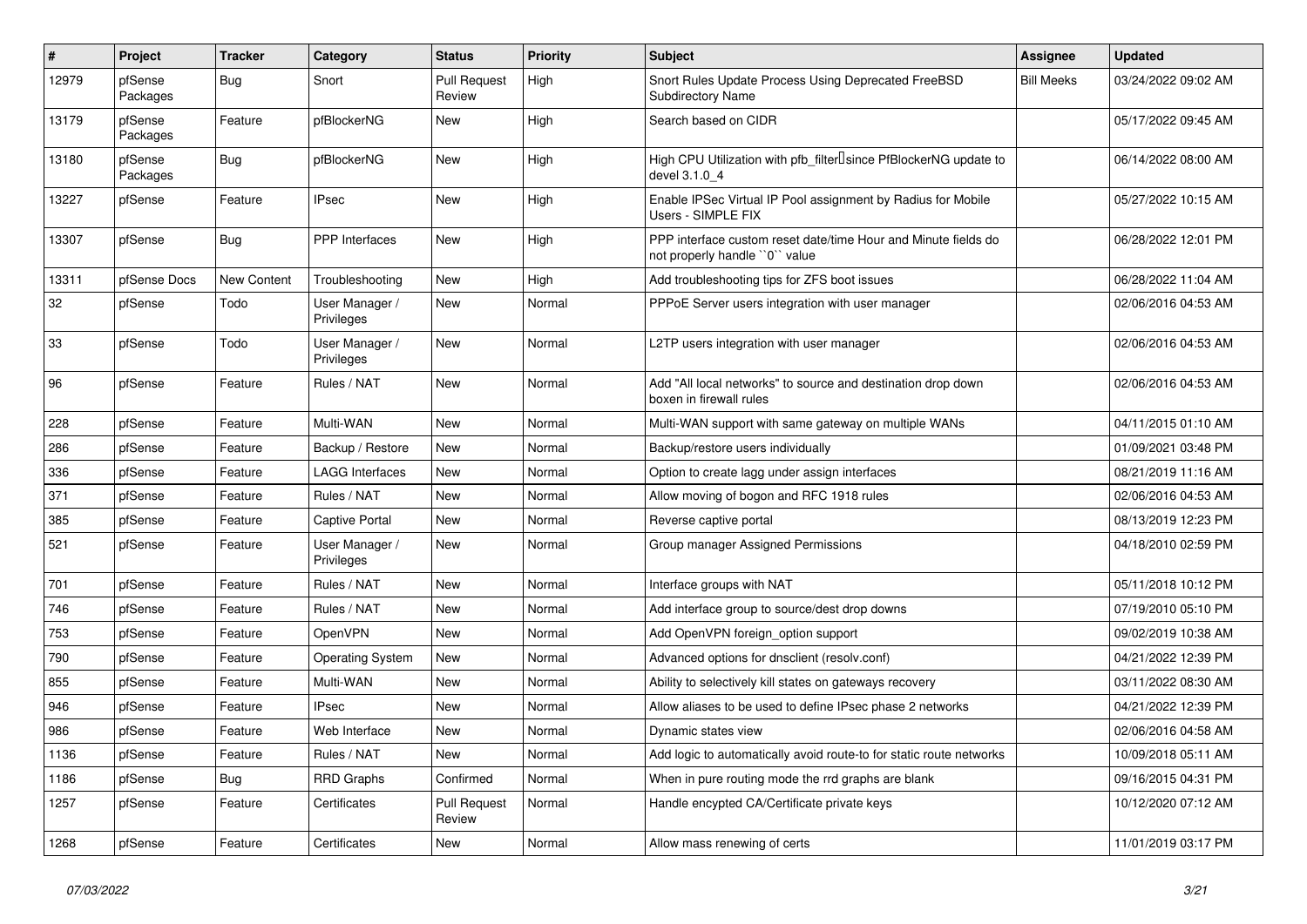| ∦    | Project             | <b>Tracker</b> | Category                            | <b>Status</b> | <b>Priority</b> | Subject                                                                                                 | <b>Assignee</b>   | <b>Updated</b>      |
|------|---------------------|----------------|-------------------------------------|---------------|-----------------|---------------------------------------------------------------------------------------------------------|-------------------|---------------------|
| 1307 | pfSense             | Feature        | Web Interface                       | New           | Normal          | Request: Option To Resolve Addresses in State Table Summary                                             |                   | 02/06/2016 04:58 AM |
| 1337 | pfSense             | Feature        | Interfaces                          | Assigned      | Normal          | VLANs with different MAC address than parent interface                                                  |                   | 04/21/2022 12:39 PM |
| 1367 | pfSense             | Feature        | Backup / Restore                    | New           | Normal          | Input validation on partial config restores                                                             |                   | 03/21/2011 01:16 AM |
| 1388 | pfSense             | Feature        | Multi-WAN                           | New           | Normal          | 3G outbound failover connection with auto dial-up and hang-up                                           |                   | 08/21/2019 11:27 AM |
| 1434 | pfSense             | Feature        | OpenVPN                             | New           | Normal          | Radius Accounting in OpenVPN                                                                            |                   | 05/04/2013 03:06 PM |
| 1506 | pfSense             | Feature        | Notifications                       | New           | Normal          | Notifications should spool                                                                              |                   | 05/05/2011 12:58 PM |
| 1521 | pfSense             | Todo           | Routing                             | New           | Normal          | Investigate FreeBSD route metric support for future versions                                            |                   | 05/12/2011 11:28 AM |
| 1574 | pfSense             | Feature        | User Manager /<br>Privileges        | New           | Normal          | Password quality enforcment.                                                                            |                   | 02/06/2016 04:15 AM |
| 1620 | pfSense<br>Packages | <b>Bug</b>     | Squid                               | New           | Normal          | Can't use transparent proxy when using bridge.                                                          |                   | 10/07/2021 04:19 AM |
| 1656 | pfSense             | Feature        | <b>Diagnostics</b>                  | New           | Normal          | Teach pfctl to kill states by port number                                                               |                   | 08/21/2019 09:55 AM |
| 1667 | pfSense             | <b>Bug</b>     | L <sub>2</sub> TP                   | <b>New</b>    | Normal          | L2TP server does not respond properly from a CARP VIP                                                   |                   | 12/11/2021 07:43 PM |
| 1675 | pfSense             | Bug            | Captive Portal                      | New           | Normal          | Captive portal logout problems with pop-up blockers.                                                    | Jared Dillard     | 03/28/2016 01:37 PM |
| 1683 | pfSense             | Feature        | Rules / NAT                         | New           | Normal          | PF scrub min-ttl option                                                                                 |                   | 09/23/2020 01:52 AM |
| 1813 | pfSense             | <b>Bug</b>     | Rules / NAT                         | Confirmed     | Normal          | Static routes on WAN interfaces overridden by route-to for<br>firewall-initiated traffic                |                   | 11/09/2016 02:06 PM |
| 1819 | pfSense             | <b>Bug</b>     | <b>DNS Resolver</b>                 | New           | Normal          | DNS Resolver Not Registering DHCP Server Specified Domain<br>Name                                       | Luiz Souza        | 04/28/2022 01:53 PM |
| 1826 | pfSense             | Feature        | PPPoE Server                        | New           | Normal          | PPPoE server IPv6 support                                                                               |                   | 03/25/2022 04:25 PM |
| 1831 | pfSense             | Feature        | Captive Portal                      | New           | Normal          | Captive portal IPv6 support                                                                             | Reid<br>Linnemann | 06/28/2022 12:01 PM |
| 1833 | pfSense             | Feature        | PPTP                                | New           | Normal          | PPTP type WAN IPv6 support                                                                              |                   | 08/20/2019 10:12 AM |
| 1848 | pfSense             | <b>Bug</b>     | <b>Traffic Shaper</b><br>(Limiters) | Confirmed     | Normal          | Limiters after policy routing has taken place do not behave<br>correctly                                |                   | 10/25/2014 09:18 PM |
| 1849 | pfSense             | <b>Bug</b>     | <b>Traffic Shaper</b><br>(ALTQ)     | New           | Normal          | Traffic shaper - By Queue view needs to show/use friendly<br>inerface names                             |                   | 01/10/2022 08:10 AM |
| 1883 | pfSense             | Feature        | <b>Traffic Shaper</b><br>(Limiters) | New           | Normal          | Diag > Limiter Info presentation enhancement                                                            |                   | 08/20/2019 03:46 PM |
| 1890 | pfSense             | <b>Bug</b>     | Translations                        | New           | Normal          | No gettext support in console scripts                                                                   |                   | 08/13/2019 12:24 PM |
| 1924 | pfSense             | Feature        | Captive Portal                      | New           | Normal          | Ability of CP's allowed IP addresses to use aliases                                                     |                   | 07/26/2018 04:28 AM |
| 1935 | pfSense             | Feature        | Rules / NAT                         | New           | Normal          | Allow rule with max-src-conn-* options to make conditional use of<br>"overload <virusprot>"</virusprot> |                   | 10/07/2011 09:31 AM |
| 1937 | pfSense             | Feature        | Rules / NAT                         | New           | Normal          | Support for rule groupings                                                                              |                   | 08/20/2019 12:42 PM |
| 1940 | pfSense             | Todo           | Logging                             | New           | Normal          | Integrate rSyslogd                                                                                      |                   | 07/06/2018 02:11 PM |
| 1947 | pfSense             | Feature        | Rules / NAT                         | New           | Normal          | Option to kill all states when creating a block rule                                                    |                   | 08/20/2019 01:09 PM |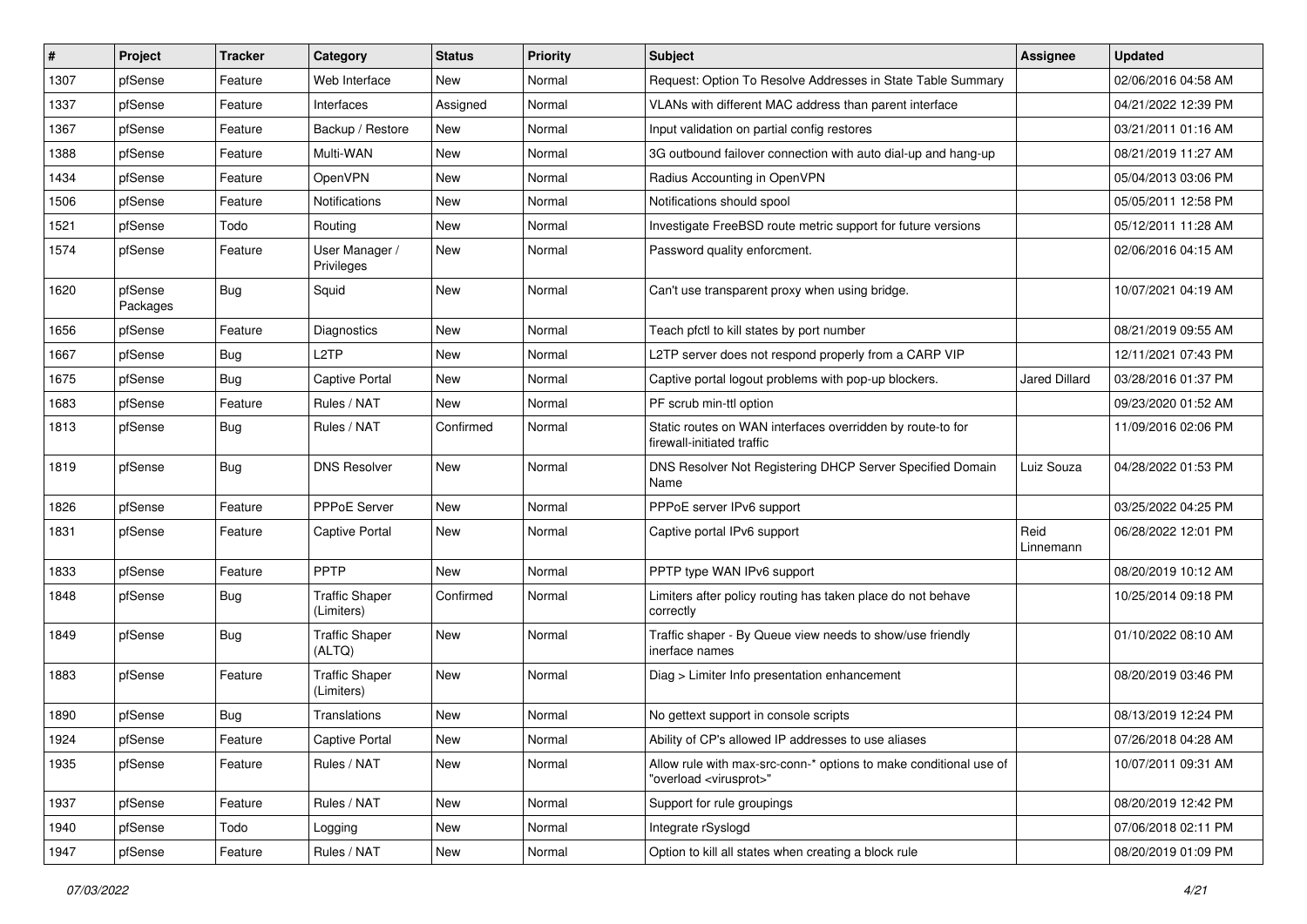| #    | Project | Tracker    | Category                        | <b>Status</b>                 | <b>Priority</b> | <b>Subject</b>                                                                    | <b>Assignee</b> | <b>Updated</b>                      |
|------|---------|------------|---------------------------------|-------------------------------|-----------------|-----------------------------------------------------------------------------------|-----------------|-------------------------------------|
| 1979 | pfSense | Feature    | Aliases / Tables                | New                           | Normal          | Add some default read-only system aliases                                         | Jim Pingle      | 08/21/2019 11:01 AM                 |
| 2024 | pfSense | Feature    | Package System                  | New                           | Normal          | RRD Graphs for packages                                                           |                 | 08/13/2019 12:24 PM                 |
| 2025 | pfSense | Feature    | Captive Portal                  | New                           | Normal          | Captive Portal: Easy accessible Logout page instead of Logout<br>pop-up window    |                 | 02/06/2016 04:59 AM                 |
| 2049 | pfSense | Feature    | Rules / NAT                     | New                           | Normal          | Show Auto Generated Rules and Use them to turn features on/off<br>when applicable |                 | 08/20/2019 03:37 PM                 |
| 2099 | pfSense | Todo       | CARP                            | New                           | Normal          | Remove "queue" from CARP traffic                                                  |                 | 01/19/2012 10:59 AM                 |
| 2117 | pfSense | Feature    | <b>Operating System</b>         | <b>New</b>                    | Normal          | 6RD support for ISPs like Swisscom                                                |                 | 08/22/2014 10:40 AM                 |
| 2138 | pfSense | Bug        | <b>RRD Graphs</b>               | New                           | Normal          | RRD Wireless graph broken in BSS mode                                             |                 | 02/06/2016 04:59 AM                 |
| 2218 | pfSense | Feature    | CARP                            | New                           | Normal          | Ability to delay CARP master status at boot time                                  |                 | 03/03/2021 11:57 AM                 |
| 2276 | pfSense | Feature    | Certificates                    | New                           | Normal          | Remote CRL fetch support                                                          |                 | 02/06/2016 04:14 AM                 |
| 2308 | pfSense | Bug        | <b>Traffic Shaper</b><br>(ALTQ) | New                           | Normal          | HFSC WebUI doesn't check for "Bandwidth" setting                                  |                 | 12/04/2012 07:12 PM                 |
| 2315 | pfSense | Feature    | <b>Traffic Shaper</b><br>(ALTQ) | New                           | Normal          | Traffic Shaper - Adaptive Bandwidth Management                                    |                 | 02/06/2016 05:07 AM                 |
| 2335 | pfSense | <b>Bug</b> | <b>Operating System</b>         | New                           | Normal          | IGMPProxy and CARP Results in System Instability Upon Reboot                      |                 | 07/19/2014 10:25 PM                 |
| 2358 | pfSense | Feature    | Rules / NAT                     | New                           | Normal          | NAT64 Support                                                                     |                 | 04/16/2022 06:52 PM                 |
| 2367 | pfSense | <b>Bug</b> | Rules / NAT                     | New                           | Normal          | display negate rules in firewall_rules.php and evaluate when<br>added             |                 | 05/07/2012 06:11 PM                 |
| 2386 | pfSense | Feature    | Interfaces                      | <b>Pull Request</b><br>Review | Normal          | Bridge member that is not an assigned interface                                   | Viktor Gurov    | 12/02/2020 06:01 AM                 |
| 2410 | pfSense | Feature    | <b>DNS Forwarder</b>            | New                           | Normal          | Support name based aliasing via CNAMEs or some other<br>mechanism.                |                 | 12/11/2012 09:56 PM                 |
| 2443 | pfSense | Feature    | PPP Interfaces                  | New                           | Normal          | Automatically start 3G usb interfaces upon plugin                                 |                 | 05/20/2012 05:37 PM                 |
| 2479 | pfSense | Feature    | Dashboard                       | New                           | Normal          | Allow reordering of the traffic graphs on the dashboard                           |                 | 06/08/2012 04:13 PM                 |
| 2504 | pfSense | Feature    | LAGG Interfaces                 | New                           | Normal          | lagg enhancements                                                                 |                 | 01/08/2021 12:17 PM                 |
| 2573 | pfSense | Feature    | Captive Portal                  | New                           | Normal          | Captive Portal support of RADIUS POD (Packet of Disconnect)                       |                 | 10/17/2016 03:14 AM                 |
| 2593 | pfSense | Feature    | <b>XMLRPC</b>                   | <b>New</b>                    | Normal          | sync NTPD, SNMP config between HA members                                         |                 | 01/14/2015 09:04 AM                 |
| 2676 | pfSense | Feature    | Rules / NAT                     | New                           | Normal          | Reply-to option in firewall rule                                                  |                 | 05/05/2017 03:15 PM                 |
| 2693 | pfSense | Feature    | Console Menu                    | New                           | Normal          | Allow mapping mapping non-physical interfaces via console                         |                 | Mathieu Simon   11/27/2012 03:00 PM |
| 2771 | pfSense | Feature    | Rules / NAT                     | New                           | Normal          | Add packet tracing simulator                                                      |                 | 08/13/2019 12:24 PM                 |
| 2774 | pfSense | Feature    | DHCP (IPv4)                     | New                           | Normal          | Extend DHCP Pools code to allow using different subnets                           |                 | 08/19/2019 10:27 AM                 |
| 2963 | pfSense | Feature    | Captive Portal                  | New                           | Normal          | Captive Portal MAC authentication request                                         |                 | 08/22/2017 09:09 PM                 |
| 2965 | pfSense | Feature    | Rules / NAT                     | New                           | Normal          | Mac Firewalling                                                                   |                 | 04/24/2013 12:02 PM                 |
| 2983 | pfSense | Feature    | DHCP (IPv4)                     | New                           | Normal          | DHCPD: Add vendor-class-identifier and MAC-OIDs                                   |                 | 05/29/2020 09:24 PM                 |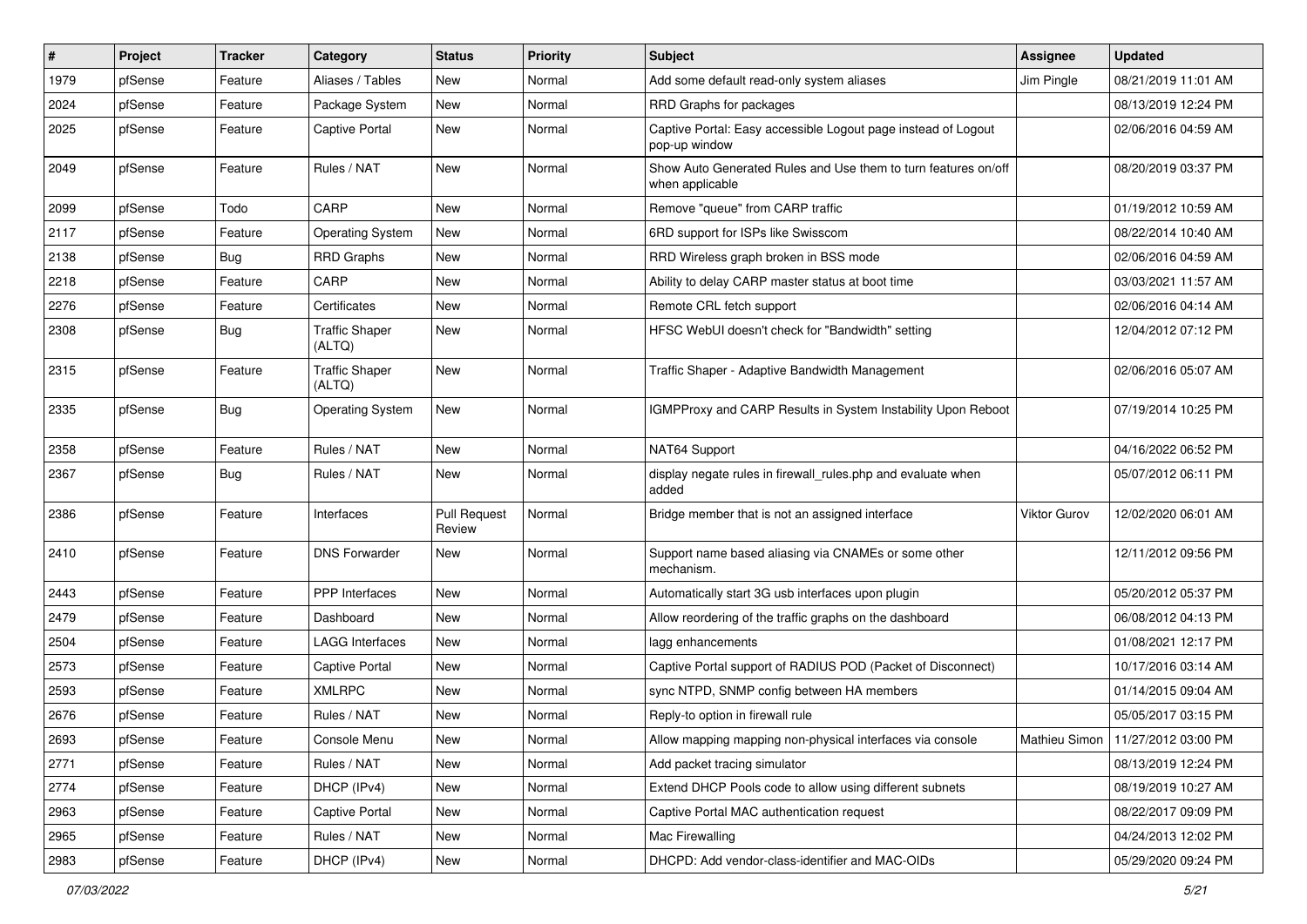| #    | Project             | <b>Tracker</b> | Category                                        | <b>Status</b> | <b>Priority</b> | <b>Subject</b>                                                                                 | <b>Assignee</b> | <b>Updated</b>      |
|------|---------------------|----------------|-------------------------------------------------|---------------|-----------------|------------------------------------------------------------------------------------------------|-----------------|---------------------|
| 3053 | pfSense             | Feature        | Captive Portal                                  | <b>New</b>    | Normal          | Automatically add DHCP static addresses to CP passthru-mac                                     |                 | 06/21/2013 11:54 AM |
| 3087 | pfSense             | Feature        | Web Interface                                   | <b>New</b>    | Normal          | Setup Wizard does not include IPv6 options for interfaces                                      |                 | 07/10/2013 06:19 PM |
| 3115 | pfSense             | Feature        | Multi-WAN                                       | New           | Normal          | Traffic shaping for multi WAN                                                                  |                 | 12/07/2015 02:20 PM |
| 3132 | pfSense             | <b>Bug</b>     | Gateway Monitoring                              | In Progress   | Normal          | Gateway events for IPv6 affect IPv4 services and vice versa                                    | Viktor Gurov    | 06/28/2022 12:01 PM |
| 3185 | pfSense             | Feature        | DHCP (IPv6)                                     | New           | Normal          | Accommodate a DHCPv6 failover-like mechanism                                                   |                 | 11/24/2017 10:44 AM |
| 3288 | pfSense             | Feature        | Rules / NAT                                     | New           | Normal          | Macros for Interface Networks on Outbound NAT rule Source<br>drop-down                         |                 | 08/21/2019 11:02 AM |
| 3312 | pfSense             | <b>Bug</b>     | <b>IPsec</b>                                    | <b>New</b>    | Normal          | Gateway on IPsec rules is not functional in pf                                                 |                 | 01/28/2020 10:09 PM |
| 3326 | pfSense             | Bug            | <b>PPP</b> Interfaces                           | <b>New</b>    | Normal          | IPv6 only PPPoE connection                                                                     |                 | 11/18/2013 09:37 AM |
| 3358 | pfSense             | <b>Bug</b>     | Package System                                  | New           | Normal          | new version of <include file=""> is not required during reinstall all</include>                |                 | 12/26/2014 12:13 PM |
| 3377 | pfSense             | Feature        | <b>Captive Portal</b>                           | <b>New</b>    | Normal          | OAuth2 authentication in captive portal                                                        | Jim Thompson    | 10/19/2020 09:13 AM |
| 3382 | pfSense             | Bug            | <b>IGMP Proxy</b>                               | New           | Normal          | IGMPPROXY fails with more than 32 interfaces                                                   |                 | 07/12/2016 11:01 PM |
| 3387 | pfSense             | Feature        | Aliases / Tables                                | New           | Normal          | process_alias_urltable Frequency                                                               |                 | 08/21/2019 11:01 AM |
| 3404 | pfSense             | <b>Bug</b>     | DHCP (IPv4)                                     | <b>New</b>    | Normal          | DHCP Server Fails to Start on Interfaces that are Slow to Come<br><b>Online During Boot</b>    |                 | 02/11/2014 05:09 PM |
| 3424 | pfSense<br>Packages | Feature        | New Package<br>Request                          | <b>New</b>    | Normal          | <b>SCEP</b> server                                                                             |                 | 08/13/2019 10:02 AM |
| 3465 | pfSense             | Bug            | <b>Traffic Shaper</b><br>(ALTQ)                 | New           | Normal          | Editing Traffic Shaper queues causes status queues.php error                                   |                 | 02/19/2014 01:53 AM |
| 3534 | pfSense             | Feature        | DHCP (IPv4)                                     | New           | Normal          | DDNS using arbitrary zone primary                                                              |                 | 07/08/2014 11:40 AM |
| 3552 | pfSense             | Feature        | PPP Interfaces                                  | New           | Normal          | Allow configuring link keep-alive value in PPP                                                 |                 | 05/14/2014 10:26 AM |
| 3623 | pfSense             | Feature        | Package System                                  | New           | Normal          | Allow each package to choose if it is restarted on interface events                            |                 | 04/26/2014 01:00 PM |
| 3652 | pfSense             | Feature        | OpenVPN                                         | New           | Normal          | OpenVPN - Dynamic IPv6 Tunnel Network                                                          |                 | 03/20/2019 09:50 AM |
| 3696 | pfSense             | Feature        | Backup / Restore                                | New           | Normal          | Multiple items backup/restore                                                                  |                 | 06/06/2014 02:33 PM |
| 3697 | pfSense             | Feature        | Backup / Restore                                | New           | Normal          | New backup/restore area: Certificates                                                          |                 | 03/11/2017 11:30 AM |
| 3706 | pfSense             | <b>Bug</b>     | User Manager /<br>Privileges                    | New           | Normal          | Permission order affects default page on limited accounts, but<br>can't reorder                |                 | 02/06/2016 04:10 AM |
| 3718 | pfSense             | Feature        | <b>IPv6 Router</b><br>Advertisements<br>(RADVD) | New           | Normal          | radvd - enhancement proposal: ability to advertise routes and<br>some fixes - patches attached |                 | 03/22/2020 02:59 PM |
| 3771 | pfSense             | Bug            | DHCP (IPv4)                                     | <b>New</b>    | Normal          | Webinterface and dhcpdcrashes with 500+ static leases                                          |                 | 08/21/2019 09:26 AM |
| 3793 | pfSense             | Feature        | Rules / NAT                                     | New           | Normal          | Enable external authentication support for rules                                               |                 | 08/05/2014 01:09 PM |
| 3796 | pfSense             | <b>Bug</b>     | Diagnostics                                     | Confirmed     | Normal          | States summary fails and is very slow with large state tables                                  |                 | 12/11/2021 08:03 PM |
| 3824 | pfSense             | Bug            | <b>Traffic Shaper</b><br>(Limiters)             | Confirmed     | Normal          | Limiters on bridge break traffic outside locally-configured IP<br>subnets                      | Luiz Souza      | 11/03/2016 07:16 PM |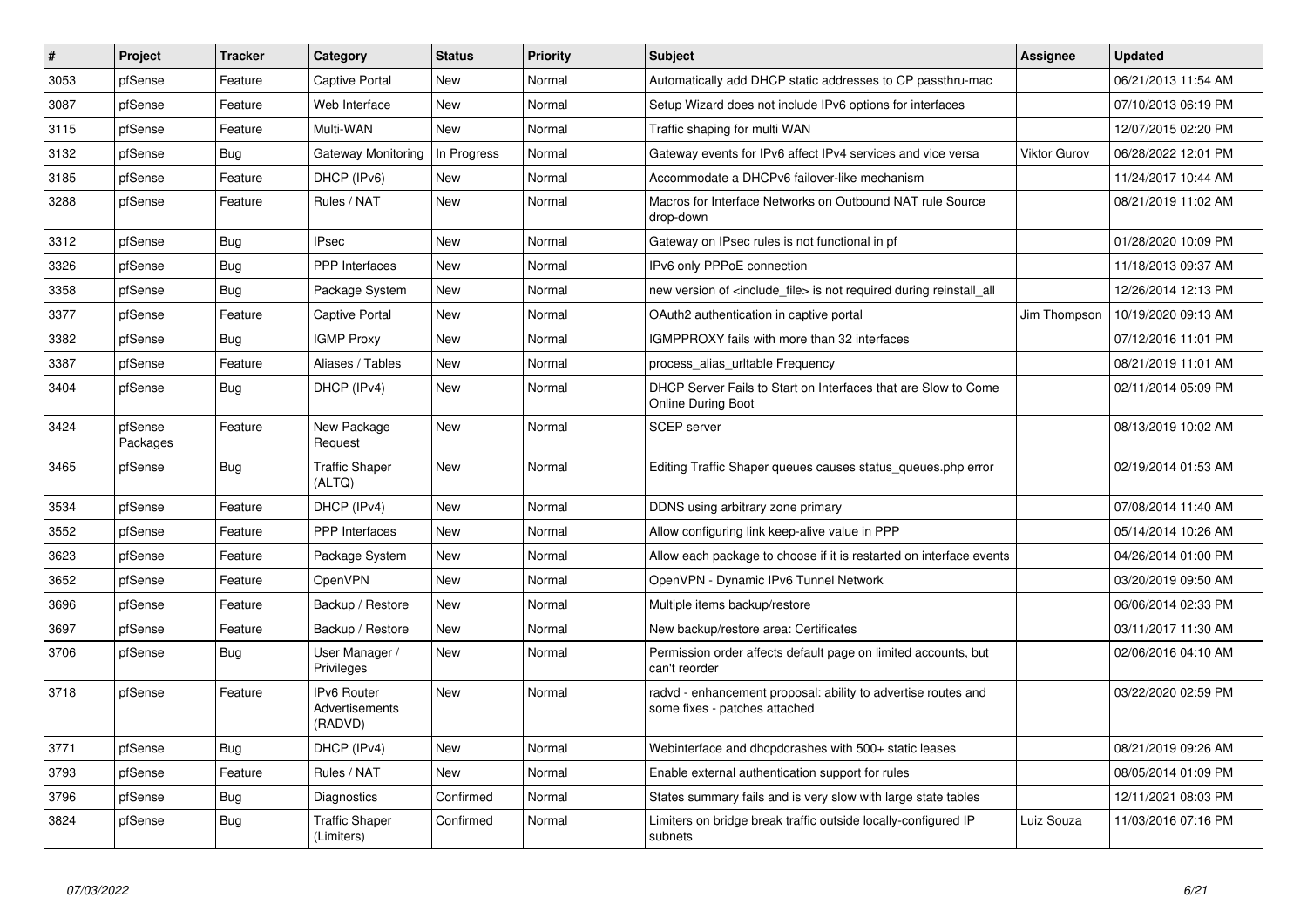| #    | Project             | <b>Tracker</b> | Category                                        | <b>Status</b> | <b>Priority</b> | Subject                                                                                             | <b>Assignee</b> | <b>Updated</b>      |
|------|---------------------|----------------|-------------------------------------------------|---------------|-----------------|-----------------------------------------------------------------------------------------------------|-----------------|---------------------|
| 3862 | pfSense             | Feature        | <b>IGMP Proxy</b>                               | New           | Normal          | Allow configuration of IGMP proxy's 'quickleave' parameter from<br>the web interface                |                 | 04/05/2016 03:24 AM |
| 3882 | pfSense             | Feature        | Web Interface                                   | New           | Normal          | Add OUI database to the base system, remove dependency on<br>nmap                                   |                 | 03/08/2018 06:44 PM |
| 3895 | pfSense             | Feature        | Configuration<br>Backend                        | New           | Normal          | Timeout for "Apply change"                                                                          |                 | 01/25/2021 08:07 AM |
| 3899 | pfSense             | Feature        | Web Interface                                   | New           | Normal          | Add feature to allow reordering of <package> items in config.xml</package>                          |                 | 09/27/2014 04:40 PM |
| 3962 | pfSense<br>Packages | Bug            | ladvd                                           | Confirmed     | Normal          | LADVD interface handling issues with lagg and bridge                                                |                 | 12/05/2016 01:59 PM |
| 4010 | pfSense             | Feature        | OpenVPN                                         | New           | Normal          | OpenVPN always loads engines available on openssl                                                   |                 | 07/08/2016 10:29 PM |
| 4061 | pfSense             | Bug            | DHCP (IPv4)                                     | Confirmed     | Normal          | dhcpd doesn't send client-hostname to peer, breaking DHCP<br>lease registrations w/HA               |                 | 02/24/2017 08:58 PM |
| 4088 | pfSense<br>Packages | Bug            | squidguard                                      | Feedback      | Normal          | Buggy squidgurd config file is created                                                              | Viktor Gurov    | 01/28/2021 10:01 AM |
| 4098 | pfSense             | Feature        | Authentication                                  | <b>New</b>    | Normal          | Add option to force a password change on login                                                      |                 | 08/21/2019 10:31 AM |
| 4128 | pfSense             | Feature        | <b>Notifications</b>                            | New           | Normal          | Email notification webgui configuration                                                             |                 | 11/18/2021 12:48 PM |
| 4154 | pfSense             | <b>Bug</b>     | User Manager /<br>Privileges                    | Confirmed     | Normal          | RADIUS authentication not working over IPv6                                                         |                 | 04/21/2022 12:39 PM |
| 4242 | pfSense             | Feature        | Authentication                                  | <b>New</b>    | Normal          | Two Factor or OTP Authentication for Admin Interface                                                |                 | 01/04/2022 12:07 PM |
| 4265 | pfSense             | Feature        | UPnP/NAT-PMP                                    | New           | Normal          | UPNP allow use of alias and schedule                                                                |                 | 08/20/2019 02:57 PM |
| 4292 | pfSense             | Feature        | <b>RRD Graphs</b>                               | New           | Normal          | Show 95th Percentile for IPv6 Traffic in RRD Graphs                                                 |                 | 01/25/2015 02:24 PM |
| 4345 | pfSense             | <b>Bug</b>     | <b>Operating System</b>                         | Confirmed     | Normal          | Traffic Shaping doesn't work with Xen netfront driver                                               |                 | 12/31/2021 05:30 PM |
| 4405 | pfSense             | Feature        | <b>Traffic Shaper</b><br>(ALTQ)                 | In Progress   | Normal          | Traffic shaping doesn't work when applied to a bridge interface                                     | Luiz Souza      | 02/09/2021 12:05 PM |
| 4406 | pfSense             | <b>Bug</b>     | <b>Operating System</b>                         | Confirmed     | Normal          | ALTQ problems with wireless cloned interfaces                                                       | Luiz Souza      | 11/19/2015 12:06 AM |
| 4428 | pfSense             | Bug            | Interfaces                                      | Confirmed     | Normal          | Setting media option on em(4) leads to infinite link cycling                                        |                 | 07/06/2016 12:45 AM |
| 4456 | pfSense             | Feature        | Diagnostics                                     | New           | Normal          | Packet capture additional filtering options                                                         |                 | 08/20/2019 03:30 PM |
| 4467 | pfSense             | <b>Bug</b>     | <b>Traffic Shaper</b><br>(ALTQ)                 | New           | Normal          | Traffic Graphs shows wrong throughput when traffic shaping<br>enabled                               |                 | 02/23/2015 05:31 PM |
| 4470 | pfSense             | Feature        | <b>IPv6 Router</b><br>Advertisements<br>(RADVD) | New           | Normal          | RA page in GUI                                                                                      |                 | 08/20/2019 12:20 PM |
| 4472 | pfSense             | Feature        | Build / Release                                 | New           | Normal          | Cryptographically sign every (sub-)release                                                          |                 | 08/13/2019 12:53 PM |
| 4474 | pfSense             | <b>Bug</b>     | Package System                                  | Confirmed     | Normal          | IP address change triggers reload of all packages                                                   |                 | 02/13/2017 07:21 AM |
| 4479 | pfSense             | <b>Bug</b>     | <b>Operating System</b>                         | New           | Normal          | Firewall rules won't match GRE interface after applying IPSEC<br>transport encryption on GRE tunnel | Luiz Souza      | 08/20/2021 08:46 AM |
| 4499 | pfSense             | Feature        | LAGG Interfaces                                 | New           | Normal          | pfSense LAGG interfaces; unable to set speed and duplex for<br>member interfaces.                   |                 | 08/21/2019 11:16 AM |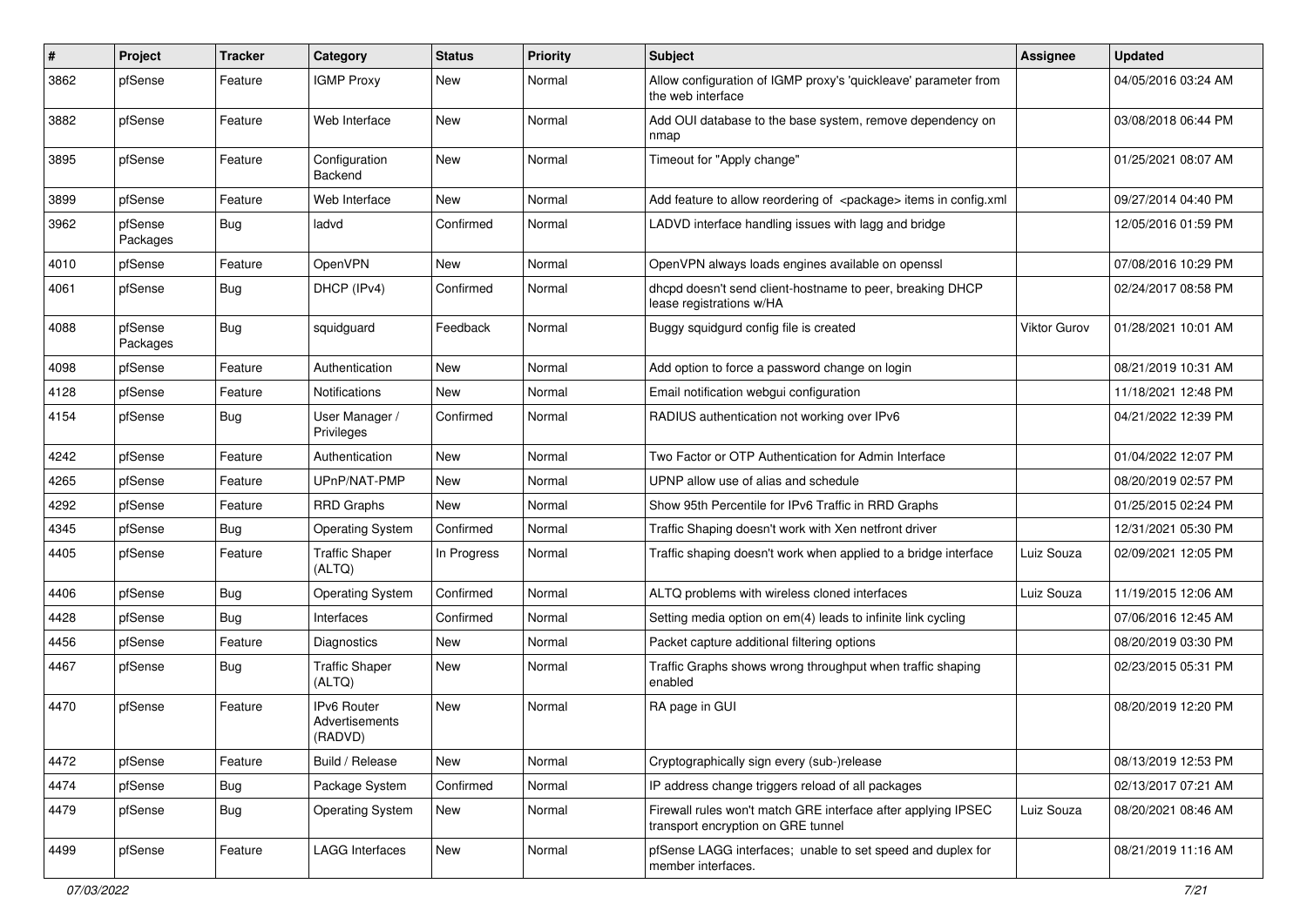| $\vert$ # | Project             | <b>Tracker</b> | Category                | <b>Status</b> | <b>Priority</b> | <b>Subject</b>                                                                                                  | Assignee     | <b>Updated</b>      |
|-----------|---------------------|----------------|-------------------------|---------------|-----------------|-----------------------------------------------------------------------------------------------------------------|--------------|---------------------|
| 4500      | pfSense             | <b>Bug</b>     | UPnP/NAT-PMP            | Confirmed     | Normal          | Some miniupnp port mappings are not displayed in the Status<br>page                                             |              | 04/25/2022 12:49 PM |
| 4501      | pfSense             | Feature        | Notifications           | New           | Normal          | Allow email report to send multiple destination                                                                 |              | 02/06/2016 04:07 AM |
| 4503      | pfSense<br>Packages | Feature        | New Package<br>Request  | New           | Normal          | GNUGateKeeper H.323 Proxy Package                                                                               |              | 08/27/2019 02:54 AM |
| 4506      | pfSense<br>Packages | Feature        | FreeRADIUS              | New           | Normal          | FreeRADIUS groups/hunt groups                                                                                   |              | 03/10/2015 08:51 PM |
| 4591      | pfSense             | Feature        | <b>IPsec</b>            | New           | Normal          | IPSec Failover Support for IP Addresses instead of Dynamic DNS<br>/ Failover Group                              |              | 09/04/2020 12:17 AM |
| 4604      | pfSense             | <b>Bug</b>     | <b>NTPD</b>             | New           | Normal          | NTP time server entries may or may not work, depending upon<br>interfaces selected when configuring NTP service |              | 12/11/2021 07:59 PM |
| 4628      | pfSense             | Feature        | Web Interface           | New           | Normal          | Add GUI to manage loader tunables (e.g. loader.conf.local)                                                      |              | 09/16/2015 04:28 PM |
| 4632      | pfSense             | Feature        | <b>Operating System</b> | <b>New</b>    | Normal          | Support for Multipath TCP (MPTCP)                                                                               | Jim Thompson | 03/01/2022 05:39 AM |
| 4646      | pfSense             | Feature        | Dashboard               | New           | Normal          | Recover valuable vertical screen real estate in dashboard                                                       |              | 04/20/2015 07:46 PM |
| 4680      | pfSense             | <b>Bug</b>     | <b>DHCP Relay</b>       | New           | Normal          | DHCP relay does not work with DHCP server on other end of<br>OpenVPN tunnel                                     |              | 05/05/2015 06:55 PM |
| 4681      | pfSense             | Feature        | Backup / Restore        | New           | Normal          | AutoConfigBackup make a way to easily download a saved<br>backup                                                |              | 08/16/2019 12:46 PM |
| 4688      | pfSense             | Feature        | <b>IPsec</b>            | <b>New</b>    | Normal          | Missing TFC Traffic Flow Confidentiality support                                                                |              | 11/15/2021 12:27 PM |
| 4707      | pfSense             | Feature        | Rules / NAT             | New           | Normal          | Can't override block port 0 rules in filter.inc                                                                 |              | 08/13/2019 12:53 PM |
| 4740      | pfSense             | <b>Bug</b>     | Wireless                | New           | Normal          | Intel wireless kernel panic in infrastructure mode with WPA                                                     |              | 11/13/2020 08:38 AM |
| 4776      | pfSense             | Feature        | Wireless                | New           | Normal          | Add 802.1x dynamic vlan support                                                                                 |              | 10/02/2020 07:42 AM |
| 4796      | pfSense             | Feature        | Routing                 | New           | Normal          | Support Multiple FIBs in pfSense                                                                                | Luiz Souza   | 09/22/2017 12:12 AM |
| 4798      | pfSense             | Feature        | <b>DNS Resolver</b>     | New           | Normal          | Make host and domain overrides available to both DNS Resolver<br>and DNS Forwarder                              |              | 06/29/2015 02:14 AM |
| 4899      | pfSense             | Feature        | DHCP (IPv4)             | New           | Normal          | Additional BOOTP/DHCP Options should allow a force option                                                       |              | 01/02/2018 02:24 PM |
| 4928      | pfSense<br>Packages | Feature        | squidguard              | <b>New</b>    | Normal          | Surftool - New Package to turn squidguard groups(/acls) on or off                                               |              | 08/13/2019 09:57 AM |
| 4989      | pfSense             | Feature        | <b>IPsec</b>            | New           | Normal          | Allow all valid strongswan remote gateway options in gui                                                        |              | 08/20/2015 02:57 PM |
| 4997      | pfSense             | Feature        | Rules / NAT             | New           | Normal          | Add setting option to choose default log action for new firewall<br>rules                                       |              | 08/20/2019 03:29 PM |
| 5074      | pfSense             | Feature        | Upgrade                 | New           | Normal          | Standard release notes URLs to facilitate GUI viewing before<br>upgrade                                         |              | 04/21/2022 12:39 PM |
| 5075      | pfSense             | Bug            | Rules / NAT             | Confirmed     | Normal          | pf errors that don't return a line number on first line don't file<br>notice                                    |              | 09/01/2015 06:42 PM |
| 5080      | pfSense             | Feature        | DHCP (IPv4)             | New           | Normal          | Settings tab under Services>DHCP Server                                                                         |              | 08/13/2019 12:53 PM |
| 5174      | pfSense<br>Packages | Feature        | <b>NRPE</b>             | New           | Normal          | nrpe: check sensors doesnt work, missing Imsensors                                                              |              | 11/15/2015 12:49 AM |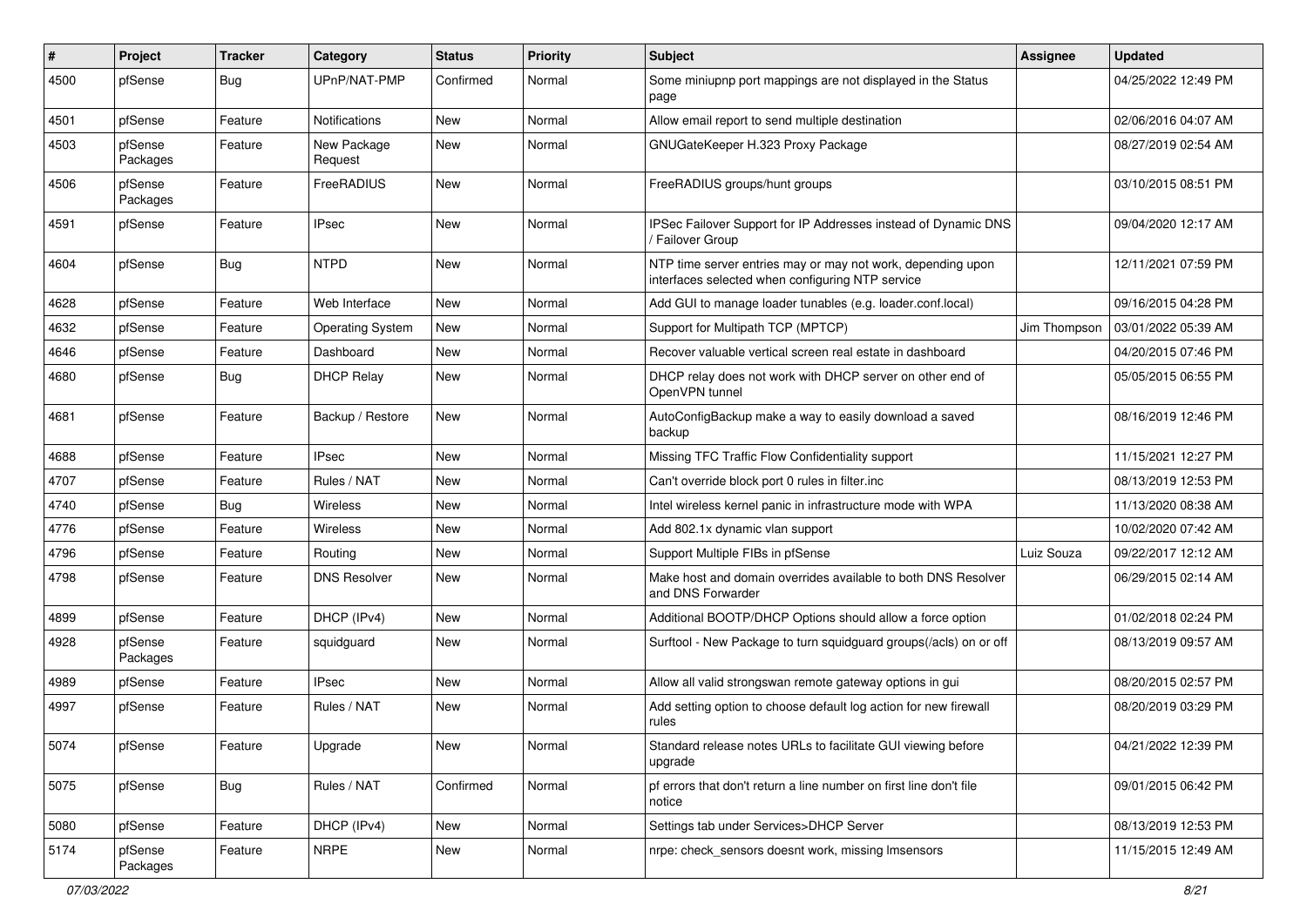| $\sharp$ | Project             | <b>Tracker</b> | Category                        | <b>Status</b> | <b>Priority</b> | <b>Subject</b>                                                                             | <b>Assignee</b>      | <b>Updated</b>      |
|----------|---------------------|----------------|---------------------------------|---------------|-----------------|--------------------------------------------------------------------------------------------|----------------------|---------------------|
| 5253     | pfSense             | Bug            | PPP Interfaces                  | New           | Normal          | 3gstats.php 100% CPU                                                                       |                      | 01/08/2022 05:02 PM |
| 5306     | pfSense             | <b>Bug</b>     | Package System                  | New           | Normal          | textarea fields should have linebreaks sanitized automatically on<br>save                  |                      | 03/03/2017 04:15 AM |
| 5331     | pfSense             | Feature        | <b>IPsec</b>                    | New           | Normal          | IPSec table for tuning strongswan.conf                                                     |                      | 05/05/2021 12:10 AM |
| 5360     | pfSense             | Feature        | UPnP/NAT-PMP                    | New           | Normal          | Add possibility to configure independent "UPnP & NAT-PMP"<br>instances                     |                      | 10/31/2015 04:25 AM |
| 5367     | pfSense             | Bug            | Web Interface                   | New           | Normal          | Safari repeatedly tries to reload dashboard                                                | <b>Jared Dillard</b> | 08/22/2016 11:08 AM |
| 5445     | pfSense             | Todo           | Web Interface                   | New           | Normal          | Improve banner for "background activity"                                                   |                      | 02/06/2016 04:43 AM |
| 5474     | pfSense             | Feature        | Interfaces                      | New           | Normal          | Add 802.1x configuration to wired interfaces.                                              |                      | 03/16/2016 04:32 PM |
| 5510     | pfSense             | Feature        | Package System                  | New           | Normal          | Need a simple way to enable/disable package-installed services                             |                      | 04/21/2022 12:39 PM |
| 5525     | pfSense             | Feature        | <b>OpenVPN</b>                  | <b>New</b>    | Normal          | Add static routes for OpenVPN client remote peer addresses<br>when using non-default WANs  |                      | 11/25/2015 08:44 AM |
| 5556     | pfSense             | Feature        | Diagnostics                     | New           | Normal          | No error when downloading non-existing file on<br>Diagnostics/Execute                      |                      | 08/20/2019 03:43 PM |
| 5616     | pfSense             | Feature        | Wireless                        | <b>New</b>    | Normal          | <b>Incorrect Wireless Channel</b>                                                          | Jim Thompson         | 10/09/2016 03:33 PM |
| 5619     | pfSense             | Feature        | Operating System                | <b>New</b>    | Normal          | Curl with ARES support                                                                     |                      | 08/13/2019 02:56 PM |
| 5629     | pfSense             | Bug            | IPsec                           | <b>New</b>    | Normal          | Allow for IPsec configuration using certs without a CA                                     |                      | 12/31/2021 05:21 PM |
| 5646     | pfSense<br>Packages | Feature        | Squid                           | <b>New</b>    | Normal          | Squid3 package Authentication Method: Kerberos/AD                                          |                      | 02/18/2019 05:34 PM |
| 5652     | pfSense             | Bug            | Authentication                  | New           | Normal          | Radius IETF Class Group Assignment - Incorrect Standard                                    |                      | 08/13/2019 01:39 PM |
| 5751     | pfSense<br>Packages | Bug            | squidguard                      | New           | Normal          | SquidGuard target categories not saved when long "Domain List"<br>is provided              |                      | 01/10/2016 08:55 AM |
| 5786     | pfSense             | Bug            | Web Interface                   | New           | Normal          | Check WebConfigurator port for conflicts                                                   |                      | 04/21/2022 12:39 PM |
| 5791     | pfSense             | Bug            | Rules / NAT                     | Confirmed     | Normal          | tftp-proxy functionality is easilly broken by unrelated rules                              |                      | 07/10/2016 12:24 AM |
| 5813     | pfSense             | Feature        | <b>Traffic Shaper</b><br>(ALTQ) | <b>New</b>    | Normal          | Replacement of layer7 filter                                                               |                      | 02/18/2017 05:08 PM |
| 5825     | pfSense             | Feature        | Authentication                  | New           | Normal          | Allow EAP-RADIUS for authentication servers                                                |                      | 08/21/2019 10:32 AM |
| 5849     | pfSense             | <b>Bug</b>     | CARP                            | New           | Normal          | Routing fail on CARP IPsec                                                                 |                      | 12/18/2021 04:41 PM |
| 5850     | pfSense             | Feature        | User Manager /<br>Privileges    | New           | Normal          | Limit "WebCfg - System: User Manager page" privilege to<br>non-admins and non-admin groups |                      | 02/19/2017 10:04 AM |
| 5887     | pfSense             | Bug            | Interfaces                      | Confirmed     | Normal          | hardware_offloading_applyflags sets/unsets most values when<br>already set correctly       |                      | 07/06/2016 03:31 PM |
| 5902     | pfSense             | Todo           | Configuration<br>Backend        | New           | Normal          | Use a common place for default values                                                      |                      | 08/13/2019 12:53 PM |
| 5922     | pfSense             | Feature        | <b>SNMP</b>                     | <b>New</b>    | Normal          | SNMP - enable SNMP v3 functionality                                                        | <b>Viktor Gurov</b>  | 03/02/2022 02:40 PM |
| 5950     | pfSense             | Feature        | DHCP (IPv6)                     | New           | Normal          | DHCPv6 Server support for PD of PD-obtained networks                                       |                      | 03/04/2016 03:04 AM |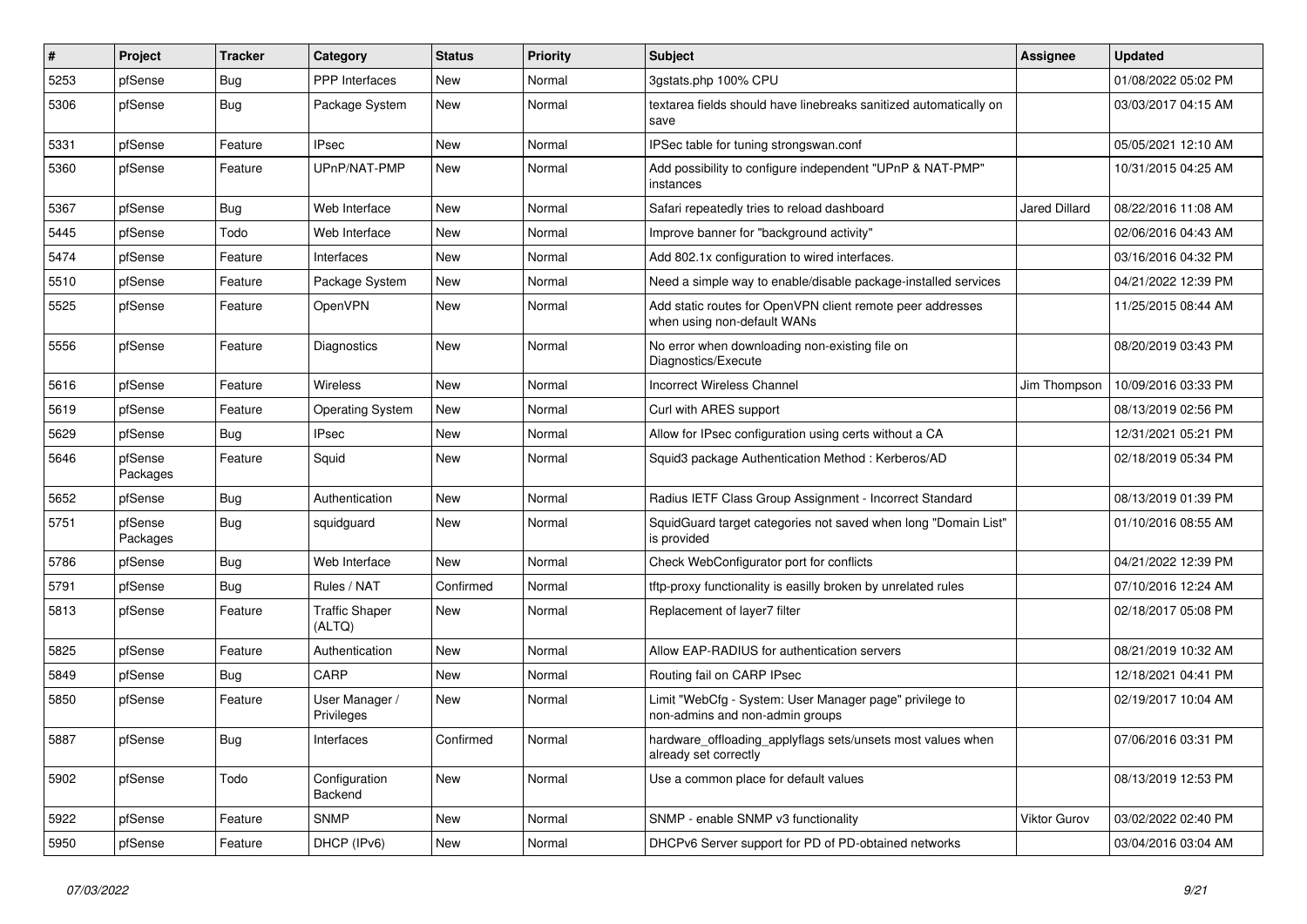| #    | Project             | Tracker    | Category                            | <b>Status</b> | <b>Priority</b> | <b>Subject</b>                                                                                        | <b>Assignee</b>        | <b>Updated</b>      |
|------|---------------------|------------|-------------------------------------|---------------|-----------------|-------------------------------------------------------------------------------------------------------|------------------------|---------------------|
| 6022 | pfSense<br>Packages | Feature    | New Package<br>Request              | New           | Normal          | Consider MLVPN for bonded VPN                                                                         |                        | 01/30/2021 05:24 PM |
| 6029 | pfSense             | Bug        | XML Parser                          | New           | Normal          | Unhelpful error messages in xmlparse*.inc and generally                                               |                        | 08/13/2019 12:52 PM |
| 6038 | pfSense             | Feature    | Interfaces                          | New           | Normal          | Add ability to configure which interface is chosen for defining<br>hostname IP in /etc/hosts          |                        | 07/07/2017 09:56 AM |
| 6051 | pfSense             | <b>Bug</b> | DHCP (IPv6)                         | New           | Normal          | DHCPv6 Client Failure for additional WAN Address causes<br>2-seconds-service-restart-loop             |                        | 12/03/2020 01:08 AM |
| 6083 | pfSense<br>Packages | <b>Bug</b> | Squid                               | New           | Normal          | Suqid Realtime Monitor / Squid Cache Table not diplaying<br>correctly                                 |                        | 12/06/2016 07:25 AM |
| 6103 | pfSense             | Feature    | <b>DNS Resolver</b>                 | New           | Normal          | DNS Resolver Outgoing Interfaces should be able to use<br>Gateway Groups                              |                        | 10/21/2019 08:02 AM |
| 6167 | pfSense             | <b>Bug</b> | IPsec                               | Confirmed     | Normal          | IPsec IPComp not working                                                                              | George<br>Neville-Neil | 09/22/2020 06:07 PM |
| 6176 | pfSense<br>Packages | Feature    | OpenVPN Client<br>Export            | New           | Normal          | Privilege for OpenVPN Client Export                                                                   |                        | 10/05/2020 07:33 AM |
| 6186 | pfSense             | <b>Bug</b> | Services                            | New           | Normal          | race conditions in service startup                                                                    |                        | 04/21/2022 12:39 PM |
| 6207 | pfSense             | Feature    | Rules / NAT                         | New           | Normal          | Please, add "THIS IF broadcast" Macro for use in firewall rules                                       |                        | 08/21/2019 11:01 AM |
| 6213 | pfSense             | Feature    | IPsec                               | New           | Normal          | IPSEC: IPV4/IPV6 dual-interface-stack support for Mobile IKE                                          |                        | 04/20/2016 07:48 AM |
| 6215 | pfSense             | Feature    | Web Interface                       | New           | Normal          | Create consistent UI for admin access security                                                        |                        | 04/20/2016 03:05 PM |
| 6220 | pfSense             | Bug        | <b>Operating System</b>             | Confirmed     | Normal          | state mismatch with host-initiated traffic matching binat to IP not<br>locally assigned               | Luiz Souza             | 06/08/2016 09:23 AM |
| 6228 | pfSense             | Feature    | <b>Operating System</b>             | New           | Normal          | Please provide a means for IGMPv3 and MLDv2 support                                                   |                        | 05/20/2020 03:21 PM |
| 6283 | pfSense             | Feature    | DHCP (IPv6)                         | New           | Normal          | Register DHCPv6 leases with DNS resolver                                                              |                        | 08/21/2019 10:48 AM |
| 6289 | pfSense             | <b>Bug</b> | Interfaces                          | New           | Normal          | IPv6 address not given to track6 interfaces on create                                                 |                        | 12/30/2021 04:17 AM |
| 6295 | pfSense             | <b>Bug</b> | <b>Traffic Shaper</b><br>(Limiters) | New           | Normal          | Crash upon applying CODELQ to untagged parent interface when<br>also applied to daughter VLAN         | Luiz Souza             | 08/20/2019 02:44 PM |
| 6321 | pfSense             | <b>Bug</b> | L <sub>2</sub> TP                   | New           | Normal          | Problem with connecting l2tp over ipsec from android and<br>windows                                   |                        | 11/13/2020 11:01 AM |
| 6332 | pfSense             | Todo       | Web Interface                       | New           | Normal          | Upgrade encryption options to cover current range of<br>recommendations                               |                        | 08/13/2019 02:34 PM |
| 6333 | pfSense             | <b>Bug</b> | Gateway Monitoring                  | Confirmed     | Normal          | Bootup starts/restarts dpinger multiple times                                                         | Luiz Souza             | 11/16/2020 01:11 PM |
| 6362 | pfSense             | <b>Bug</b> | DHCP (IPv4)                         | Confirmed     | Normal          | DHCP Client ID not used                                                                               |                        | 07/09/2021 06:30 AM |
| 6370 | pfSense             | Bug        | IPsec                               | Confirmed     | Normal          | IPSEC bound to WAN gateway group and Dynamic DNS doesn't<br>to fail back tunnel to WAN on DDNS update |                        | 08/31/2021 07:38 AM |
| 6398 | pfSense             | Bug        | Configuration<br>Backend            | New           | Normal          | If config cannot be loaded due to corruption or bug, it isn't<br>handled gracefully (just stops)      |                        | 08/13/2019 01:23 PM |
| 6412 | pfSense             | Feature    | <b>Operating System</b>             | New           | Normal          | Add includedir directive for /var/etc/xinet.d to xinetd configuration                                 |                        | 08/13/2019 01:23 PM |
| 6457 | pfSense             | Feature    | Installer                           | New           | Normal          | Allow ability to configure AWS EC2 AMI via userdata                                                   |                        | 09/21/2020 02:54 PM |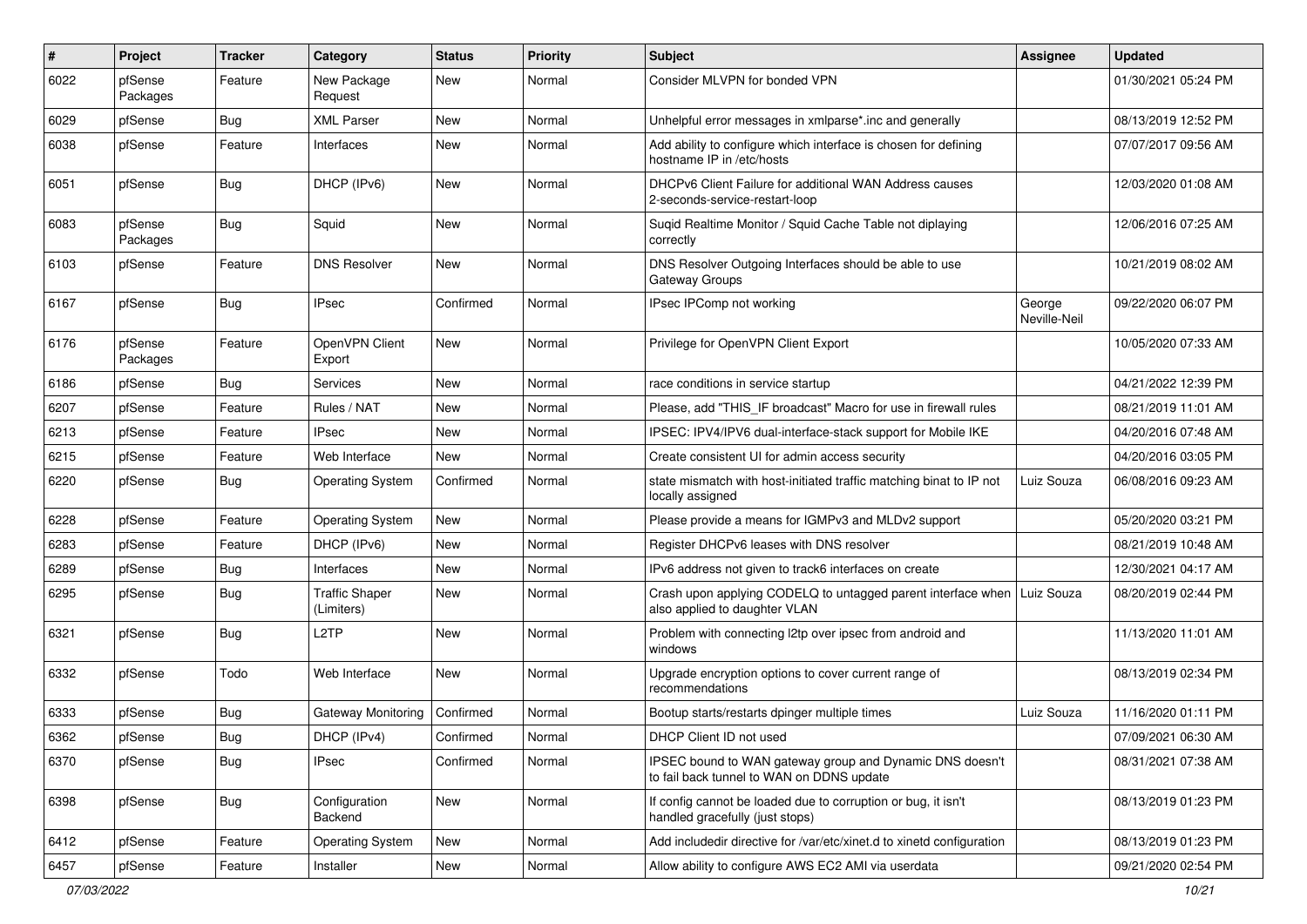| #    | Project             | <b>Tracker</b> | Category                                        | <b>Status</b> | <b>Priority</b> | <b>Subject</b>                                                                                | Assignee              | <b>Updated</b>      |
|------|---------------------|----------------|-------------------------------------------------|---------------|-----------------|-----------------------------------------------------------------------------------------------|-----------------------|---------------------|
| 6469 | pfSense             | Feature        | Console Menu                                    | New           | Normal          | Improve help + self documentation in console PHP shell                                        |                       | 08/13/2019 01:23 PM |
| 6470 | pfSense<br>Packages | Feature        | New Package<br>Request                          | New           | Normal          | CloudFlare Integration Module                                                                 |                       | 08/13/2019 01:23 PM |
| 6471 | pfSense<br>Packages | <b>Bug</b>     | squidguard                                      | New           | Normal          | pfsense 2.3.1 squidguard -> common ACL -> Target Rules List<br>missing                        |                       | 06/08/2016 06:22 PM |
| 6481 | pfSense             | Bug            | <b>IPsec</b>                                    | New           | Normal          | loading EAP RADIUS method failed                                                              |                       | 03/24/2020 04:25 PM |
| 6493 | pfSense             | <b>Bug</b>     | Web Interface                                   | Confirmed     | Normal          | Dynamic DNS clients slow page load                                                            |                       | 06/17/2016 03:43 AM |
| 6500 | pfSense             | Feature        | Package System                                  | New           | Normal          | Should be a way to determine which packages are available<br>without having to update/install |                       | 06/17/2016 05:34 PM |
| 6501 | pfSense             | Todo           | Web Interface                                   | New           | Normal          | Tightening up subnet expansion                                                                |                       | 08/13/2019 01:23 PM |
| 6517 | pfSense             | <b>Bug</b>     | <b>IPsec</b>                                    | Confirmed     | Normal          | Adding mobile IPsec phase 2 entries requires restart of<br>strongswan                         |                       | 06/21/2016 11:04 PM |
| 6521 | pfSense<br>Packages | <b>Bug</b>     | squidguard                                      | New           | Normal          | pfsense 2.3.1 squidguard -> Groups ACL -> Target Rules List<br>missing                        |                       | 06/25/2016 10:49 PM |
| 6539 | pfSense             | Feature        | Rules / NAT                                     | New           | Normal          | ICMPv6 filtering requires multiple rules - no range support                                   |                       | 08/13/2019 01:23 PM |
| 6541 | pfSense             | <b>Bug</b>     | <b>IPv6 Router</b><br>Advertisements<br>(RADVD) | New           | Normal          | IPv6 RAs always include on-link prefix; clients may not use<br>DHCPv6 managed addresses       |                       | 08/13/2019 03:23 PM |
| 6554 | pfSense             | Feature        | <b>NTPD</b>                                     | <b>New</b>    | Normal          | Reintroduce NTP mode7 for IEEE 1588 PTPd interop                                              |                       | 08/13/2019 01:40 PM |
| 6555 | pfSense<br>Packages | Feature        | New Package<br>Request                          | New           | Normal          | Support IEEE 1588                                                                             |                       | 08/13/2019 01:40 PM |
| 6569 | pfSense             | Feature        | <b>NTPD</b>                                     | New           | Normal          | Support Rockwell ZODIAC binary protocol (Jupiter receiver) for<br>high precision              | Jim Pingle            | 07/18/2016 11:45 AM |
| 6574 | pfSense             | Feature        | Hardware / Drivers                              | New           | Normal          | Support USB RNDIS network interfaces                                                          |                       | 08/20/2019 08:46 AM |
| 6580 | pfSense             | <b>Bug</b>     | <b>Operating System</b>                         | Confirmed     | Normal          | Bridge with down member interface sends ICMP unreachables<br>where it shouldn't               |                       | 07/05/2016 05:40 PM |
| 6602 | pfSense             | Feature        | User Manager /<br>Privileges                    | New           | Normal          | Config writes denied via "deny config write" permission should<br>notify as such              |                       | 08/20/2019 03:43 PM |
| 6604 | pfSense             | Feature        | <b>NTPD</b>                                     | New           | Normal          | Allow NTP server list to be overridden by DHCP/PPP                                            |                       | 08/13/2019 01:39 PM |
| 6605 | pfSense             | Bug            | Interfaces                                      | Confirmed     | Normal          | rc.linkup logic issues with actions taken                                                     |                       | 07/12/2016 07:46 PM |
| 6614 | pfSense             | <b>Bug</b>     | Web Interface                                   | Confirmed     | Normal          | Dashboard high CPU usage                                                                      |                       | 07/14/2016 03:04 PM |
| 6615 | pfSense             | Feature        | DHCP (IPv4)                                     | New           | Normal          | new DHCP server option                                                                        |                       | 08/13/2019 01:39 PM |
| 6624 | pfSense             | <b>Bug</b>     | <b>IPsec</b>                                    | Confirmed     | Normal          | changes in IPsec config should down the connection                                            | Jim Pingle            | 08/02/2021 12:08 PM |
| 6627 | pfSense             | <b>Bug</b>     | Rules / NAT                                     | New           | Normal          | floating tab match rules ignore quick action so should be removed                             |                       | 07/18/2016 02:15 PM |
| 6651 | pfSense<br>Packages | Feature        | <b>FRR</b>                                      | Feedback      | Normal          | Loopback interfaces                                                                           | Christian<br>McDonald | 12/25/2021 02:42 PM |
| 6668 | pfSense             | <b>Bug</b>     | <b>IPsec</b>                                    | Feedback      | Normal          | IPSec tunnel + L2TP/IPSec VPN - wrong PSK chosen by pfSense                                   |                       | 09/21/2019 02:07 AM |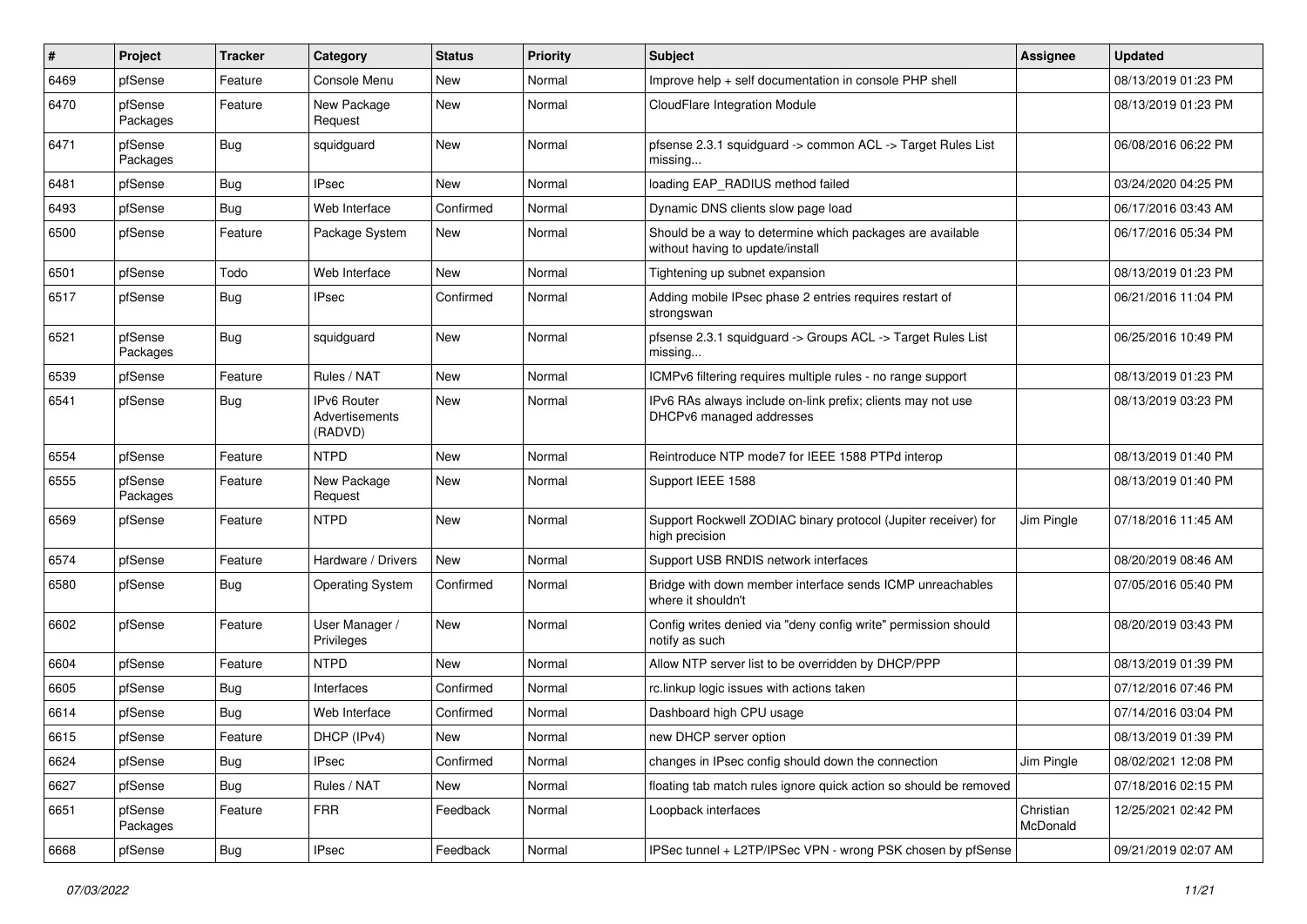| ∦    | Project             | <b>Tracker</b> | Category                                        | <b>Status</b> | <b>Priority</b> | <b>Subject</b>                                                                                                                                         | Assignee     | <b>Updated</b>      |
|------|---------------------|----------------|-------------------------------------------------|---------------|-----------------|--------------------------------------------------------------------------------------------------------------------------------------------------------|--------------|---------------------|
| 6691 | pfSense             | <b>Bug</b>     | DHCP (IPv6)                                     | New           | Normal          | dhcp6c quits after only two tries if no response was received                                                                                          |              | 12/07/2020 04:25 PM |
| 6738 | pfSense             | Feature        | Web Interface                                   | New           | Normal          | GUI Action Buttons replicated to the top of the List                                                                                                   |              | 07/10/2021 01:04 PM |
| 6742 | pfSense             | Feature        | Authentication                                  | New           | Normal          | OAuth2 authentication for OpenVPN (and for FreeRadius)                                                                                                 | Jim Thompson | 10/19/2020 09:19 AM |
| 6776 | pfSense             | Feature        | Rules / NAT                                     | New           | Normal          | Allow disabling of "filter rule association" by default                                                                                                |              | 08/17/2021 10:56 AM |
| 6784 | pfSense<br>Packages | <b>Bug</b>     | haproxy                                         | New           | Normal          | HAProxy version .48 will not use URL Table Alias for front end<br>listener                                                                             |              | 02/18/2019 05:32 PM |
| 6789 | pfSense<br>Packages | Feature        | Squid                                           | New           | Normal          | disgest_ldap_auth                                                                                                                                      |              | 08/13/2019 09:57 AM |
| 6796 | pfSense             | Feature        | Interfaces                                      | New           | Normal          | Allow hostnames as GRE and GIF endpoints                                                                                                               |              | 08/13/2019 02:35 PM |
| 6799 | pfSense             | Bug            | Rules / NAT                                     | New           | Normal          | Using NOT (!) with interface subnet macros results unexpected<br>traffic passing when multiple subnets are included in the macro<br>(i.e. VIP subnets) |              | 02/07/2022 02:18 PM |
| 6803 | pfSense             | <b>Bug</b>     | Web Interface                                   | New           | Normal          | CSRF timeout occurs when it (probably) shouldn't                                                                                                       |              | 11/03/2016 09:43 PM |
| 6816 | pfSense             | Feature        | IPv6 Router<br><b>Advertisements</b><br>(RADVD) | New           | Normal          | Status and/or Diagnostics page for radvd                                                                                                               |              | 08/13/2019 02:35 PM |
| 6823 | pfSense             | Bug            | Interfaces                                      | New           | Normal          | No connectivity after changing link state to UP                                                                                                        |              | 04/21/2022 12:39 PM |
| 6831 | pfSense<br>Packages | Feature        | Snort                                           | New           | Normal          | Snort does not support aliases containing FQDN                                                                                                         |              | 07/11/2020 12:51 PM |
| 6845 | pfSense             | Feature        | Interfaces                                      | New           | Normal          | DHCP / DHCPv6 WAN client status page                                                                                                                   |              | 08/19/2019 12:37 PM |
| 6861 | pfSense<br>Packages | Bug            | haproxy                                         | New           | Normal          | Ha-Proxy duplicated backend used in place of original backend                                                                                          |              | 02/18/2019 05:30 PM |
| 6917 | pfSense             | Feature        | Upgrade                                         | New           | Normal          | Add ability to choose from what IP/IFACE you search for updates                                                                                        |              | 11/11/2016 09:51 AM |
| 6926 | pfSense             | <b>Bug</b>     | UPnP/NAT-PMP                                    | New           | Normal          | Miniupnp advertising expired IPv6 address                                                                                                              |              | 01/15/2022 08:29 PM |
| 6956 | pfSense             | Feature        | Captive Portal                                  | New           | Normal          | Allow more control over concurrent logins                                                                                                              |              | 11/23/2016 12:01 PM |
| 6960 | pfSense             | Feature        | DHCP (IPv4)                                     | New           | Normal          | Consider replacing ISC DHCP server with KEA DHCP                                                                                                       |              | 09/24/2020 01:59 PM |
| 6964 | pfSense<br>Packages | <b>Bug</b>     | Suricata                                        | Feedback      | Normal          | Host OS Policy Assignment broken when using "Import" or<br>"Aliases" buttons                                                                           | Viktor Gurov | 08/20/2021 07:52 AM |
| 6977 | pfSense             | <b>Bug</b>     | Interfaces                                      | New           | Normal          | VLAN traffic is erroneously counted as underlying iface<br>(untagged) traffic                                                                          |              | 08/13/2019 02:56 PM |
| 6993 | pfSense             | Bug            | OpenVPN                                         | New           | Normal          | OpenVPN status error during CARP state transition                                                                                                      | James Webb   | 12/31/2021 05:44 PM |
| 7000 | pfSense<br>Packages | Feature        | ntop                                            | New           | Normal          | ntopng historical data needs to be reworked                                                                                                            |              | 01/14/2017 09:20 AM |
| 7039 | pfSense<br>Packages | <b>Bug</b>     | haproxy                                         | Feedback      | Normal          | HAProxy backend configuration does not handle intermediate<br>CAs properly                                                                             |              | 04/21/2022 12:40 PM |
| 7040 | pfSense             | <b>Bug</b>     | Interfaces                                      | New           | Normal          | Issue when disabling an interface                                                                                                                      |              | 12/26/2016 02:56 AM |
| 7082 | pfSense             | Bug            | Package System                                  | New           | Normal          | pkg_edit.php - impossible to use default_value with rowhelperfield                                                                                     |              | 08/21/2019 09:15 AM |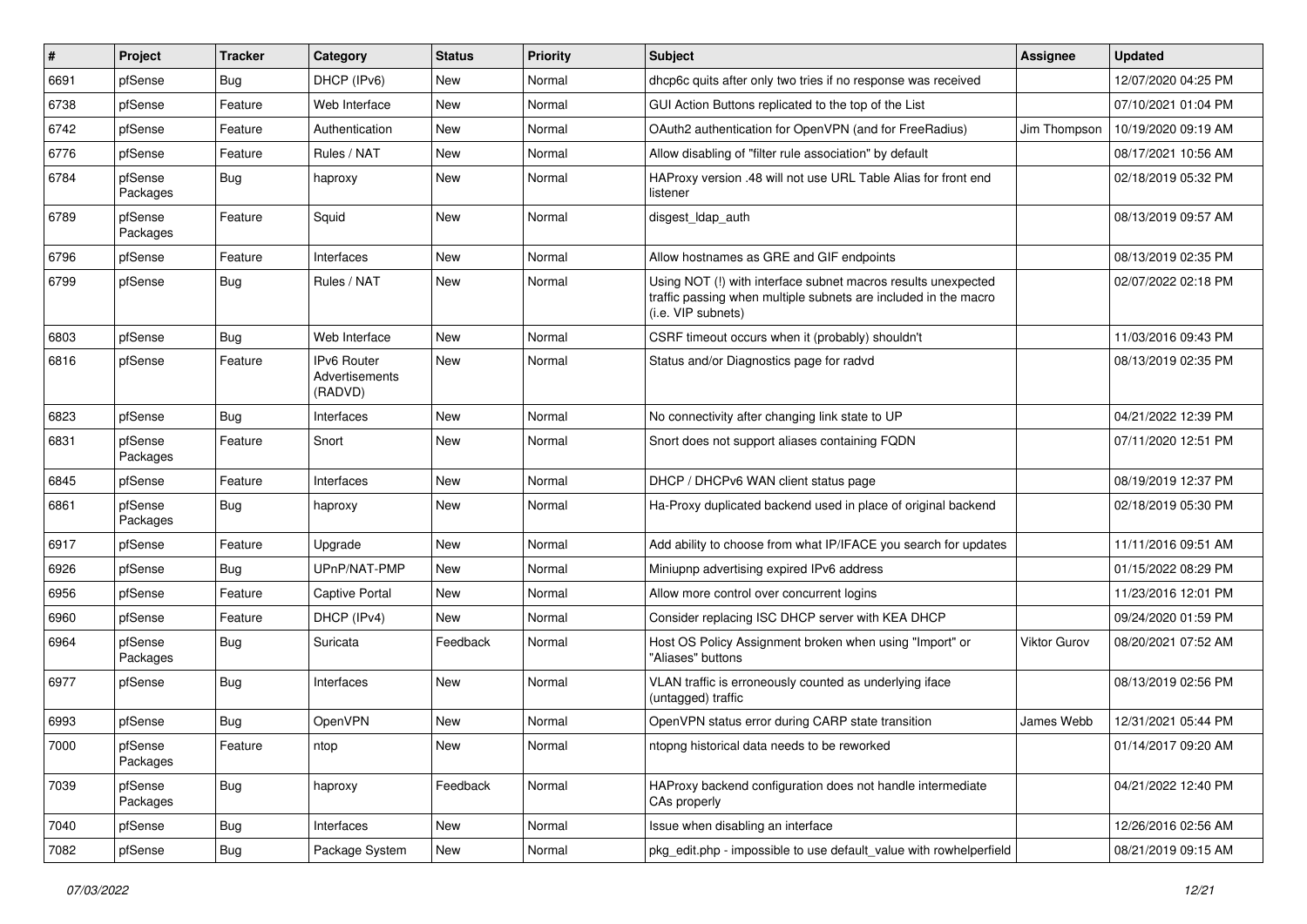| $\#$ | Project             | <b>Tracker</b> | Category                                        | <b>Status</b> | <b>Priority</b> | <b>Subject</b>                                                                                                                   | Assignee             | <b>Updated</b>      |
|------|---------------------|----------------|-------------------------------------------------|---------------|-----------------|----------------------------------------------------------------------------------------------------------------------------------|----------------------|---------------------|
| 7085 | pfSense             | Feature        | Rules / NAT                                     | <b>New</b>    | Normal          | Edit Firewall Rules Seperator                                                                                                    |                      | 09/10/2017 09:15 AM |
| 7096 | pfSense             | <b>Bug</b>     | <b>DNS Resolver</b>                             | Feedback      | Normal          | Unbound fails to start on boot if specific network devices are<br>configured in the "Network Interfaces"                         |                      | 11/22/2021 08:59 AM |
| 7113 | pfSense             | Bug            | Dashboard                                       | <b>New</b>    | Normal          | Interface name in Traffic Graphs                                                                                                 |                      | 12/31/2021 05:40 PM |
| 7138 | pfSense             | Bug            | DHCP (IPv6)                                     | Assigned      | Normal          | Pfsense wide dhcpv6 client doesn't recognise ifid statement                                                                      |                      | 04/21/2022 12:39 PM |
| 7152 | pfSense             | Bug            | <b>DNS Resolver</b>                             | New           | Normal          | Unbound / DNS Resolver issue if "Register DHCP static<br>mappings in the DNS Resolver" set before wildcard DNS custom<br>options |                      | 12/18/2021 04:59 PM |
| 7172 | pfSense             | <b>Bug</b>     | DHCP (IPv4)                                     | <b>New</b>    | Normal          | Sorting by hostname in Services > DHCP Server > LAN should<br>be "natural" (alphanumeric friendly)                               |                      | 08/20/2019 03:47 PM |
| 7182 | pfSense             | Feature        | Dashboard                                       | <b>New</b>    | Normal          | Break up System Widget on the Dashboard                                                                                          |                      | 08/21/2019 08:59 AM |
| 7195 | pfSense             | Bug            | Package System                                  | <b>New</b>    | Normal          | pkg_edit.php - < checkenablefields > tag has no effect on fields<br>other than checkbox/input                                    |                      | 08/21/2019 09:15 AM |
| 7201 | pfSense             | Feature        | <b>NTPD</b>                                     | <b>New</b>    | Normal          | NTP Support multiple GPS reference clocks                                                                                        |                      | 04/27/2021 12:31 PM |
| 7212 | pfSense             | Feature        | Hardware / Drivers                              | <b>New</b>    | Normal          | Provide Driver for SG-1000 Crypto Accelerator                                                                                    | Luiz Souza           | 08/20/2019 08:46 AM |
| 7216 | pfSense             | Feature        | Web Interface                                   | <b>New</b>    | Normal          | Allow user to choose date display format                                                                                         | <b>Phillip Davis</b> | 02/02/2018 04:20 PM |
| 7235 | pfSense             | Bug            | <b>IPsec</b>                                    | <b>New</b>    | Normal          | 4860 has not got significant IPsec performance rising with<br>enabled HW acceleration                                            | Luiz Souza           | 12/18/2021 04:32 PM |
| 7238 | pfSense             | Bug            | Web Interface                                   | New           | Normal          | Menu layout broken when using "Hostname in Menu" with long<br>hostnames                                                          |                      | 02/21/2017 07:01 AM |
| 7244 | pfSense             | Feature        | Developer Tools                                 | <b>New</b>    | Normal          | Publish pfsense as a Vagrant Basebox                                                                                             |                      | 01/29/2019 04:09 AM |
| 7248 | pfSense             | Feature        | <b>IPsec</b>                                    | <b>New</b>    | Normal          | Web UI for IPSec settings should warn about poor security<br>choices                                                             | Jim Pingle           | 10/31/2019 12:15 PM |
| 7260 | pfSense             | Feature        | Rules / NAT                                     | <b>New</b>    | Normal          | Source OS / p0f Database Missing Modern Operating Systems                                                                        |                      | 04/18/2020 02:25 AM |
| 7267 | pfSense<br>Packages | Bug            | Status Traffic Totals                           | <b>New</b>    | Normal          | Status Traffic Totals - Stacked Bar - Scale not high enough                                                                      | Jared Dillard        | 11/18/2020 07:38 AM |
| 7281 | pfSense             | Feature        | OpenVPN                                         | <b>New</b>    | Normal          | OpenVPN: Add support for IPv6 dynamic prefix selection                                                                           |                      | 12/21/2017 08:56 PM |
| 7286 | pfSense             | Bug            | <b>OpenVPN</b>                                  | Incomplete    | Normal          | OpenVPN client is unreliable when you have multiple tunnels                                                                      |                      | 08/19/2019 03:28 PM |
| 7287 | pfSense             | Feature        | <b>NTPD</b>                                     | New           | Normal          | NTP add support for ACTS ref clock                                                                                               |                      | 10/12/2020 07:45 AM |
| 7292 | pfSense             | Feature        | Dynamic DNS                                     | New           | Normal          | DynamicDNS configuration does not sync to HA secondary                                                                           |                      | 02/21/2017 04:56 PM |
| 7303 | pfSense             | Bug            | <b>IPv6 Router</b><br>Advertisements<br>(RADVD) | <b>New</b>    | Normal          | ipv6 connectivity lost on pfSense reboot                                                                                         |                      | 08/20/2019 12:23 PM |
| 7352 | pfSense             | Bug            | Routing                                         | New           | Normal          | pfSense IPv6 static route is dumped after a WAN flap                                                                             |                      | 01/20/2022 09:35 AM |
| 7367 | pfSense<br>Packages | Feature        | Squid                                           | New           | Normal          | Wizard for Squid                                                                                                                 |                      | 03/14/2017 01:59 PM |
| 7373 | pfSense             | <b>Bug</b>     | Rules / NAT                                     | New           | Normal          | Firewall schedules GUI needs to be redone from scratch                                                                           |                      | 08/21/2019 08:56 AM |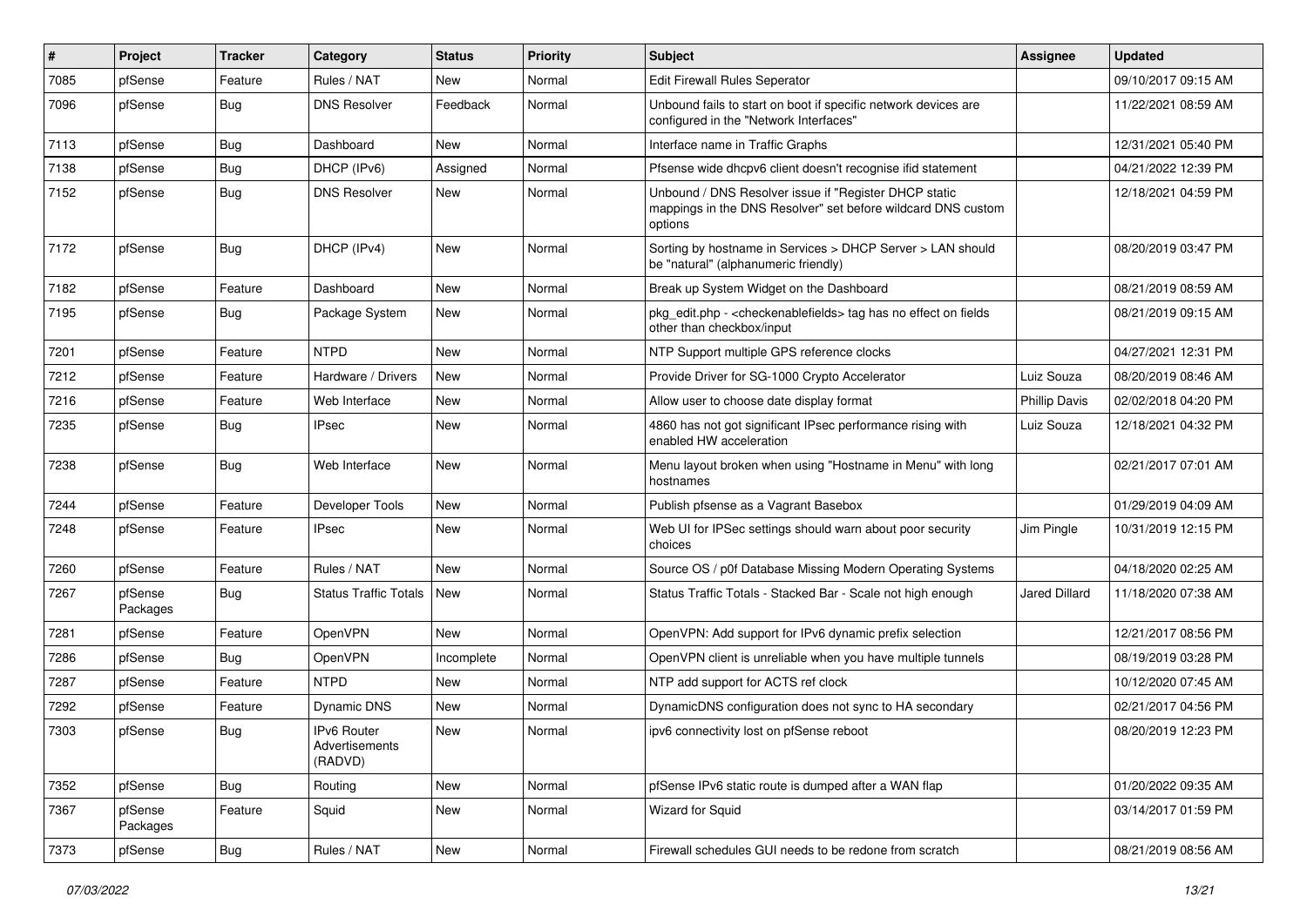| ∦    | Project             | <b>Tracker</b> | Category                            | <b>Status</b> | <b>Priority</b> | <b>Subject</b>                                                                                                                     | <b>Assignee</b>      | <b>Updated</b>      |
|------|---------------------|----------------|-------------------------------------|---------------|-----------------|------------------------------------------------------------------------------------------------------------------------------------|----------------------|---------------------|
| 7385 | pfSense             | Todo           | Web Interface                       | New           | Normal          | Sanitize PHP includes                                                                                                              |                      | 08/13/2019 03:22 PM |
| 7389 | pfSense             | <b>Bug</b>     | <b>Traffic Shaper</b><br>(Limiters) | In Progress   | Normal          | Limiter does not work with transparent proxy                                                                                       | Luiz Souza           | 02/01/2021 03:31 PM |
| 7398 | pfSense             | Feature        | <b>Traffic Graphs</b>               | Assigned      | Normal          | Show average value of bandwidth in/out on Dashboard trafic<br>graph                                                                | Jared Dillard        | 08/21/2019 08:56 AM |
| 7400 | pfSense             | Bug            | <b>Traffic Graphs</b>               | Assigned      | Normal          | Traffic Graphs show bad data on 2.3.3 1                                                                                            | <b>Jared Dillard</b> | 12/31/2021 05:47 PM |
| 7402 | pfSense             | <b>Bug</b>     | Web Interface                       | New           | Normal          | Inconsistent use of htmlentities validation checks                                                                                 |                      | 03/21/2017 08:58 AM |
| 7403 | pfSense<br>Packages | Bug            | FreeRADIUS                          | New           | Normal          | Captive Portal + freeradius2 + MySQL problems with German<br>Umlaut                                                                |                      | 03/17/2017 09:12 AM |
| 7405 | pfSense             | Feature        | DHCP (IPv4)                         | New           | Normal          | Ability to add dhcp host reservations from "Diagnostics -> ARP<br>table"                                                           |                      | 10/12/2020 08:22 AM |
| 7414 | pfSense<br>Packages | Feature        | Snort                               | <b>New</b>    | Normal          | snort needs automated refresh on ip change                                                                                         |                      | 08/20/2019 08:55 AM |
| 7418 | pfSense             | Feature        | <b>Dynamic DNS</b>                  | New           | Normal          | Dynamic dns should be sorted interface name                                                                                        |                      | 08/21/2019 08:58 AM |
| 7420 | pfSense             | <b>Bug</b>     | <b>IPsec</b>                        | New           | Normal          | ipsec status freezing                                                                                                              |                      | 02/13/2020 09:09 AM |
| 7430 | pfSense             | Bug            | Interfaces                          | <b>New</b>    | Normal          | pfsense-utils.inc - where is ipaddr configured() should account<br>for loopback interface                                          |                      | 08/13/2019 03:48 PM |
| 7449 | pfSense<br>Packages | Feature        | OpenVPN Client<br>Export            | New           | Normal          | feature request for openypn-client-export package, add the<br>support for openypn up and down script, for mapping network<br>drive |                      | 08/06/2019 05:06 PM |
| 7453 | pfSense<br>Packages | <b>Bug</b>     | <b>ACME</b>                         | New           | Normal          | DNS-ovh need to save or display consumer key                                                                                       |                      | 04/06/2017 10:54 AM |
| 7462 | pfSense<br>Packages | Bug            | haproxy                             | <b>New</b>    | Normal          | HAproxy not rebinding properly after WAN DHCP IP change                                                                            |                      | 01/11/2018 09:15 AM |
| 7476 | pfSense             | Bug            | Logging                             | New           | Normal          | Dirty buffer used to build log messages?                                                                                           |                      | 04/17/2017 09:51 PM |
| 7535 | pfSense<br>Packages | Feature        | Snort                               | New           | Normal          | Snort messages filling System / General. Should have its own log.                                                                  |                      | 02/18/2019 05:29 PM |
| 7541 | pfSense             | Feature        | Installer                           | New           | Normal          | ZFS Install, add hot spare option                                                                                                  |                      | 08/14/2019 09:32 AM |
| 7551 | pfSense             | Bug            | Rules / NAT                         | New           | Normal          | Dynamic IPsec endpoints not added to rule set after WAN<br>down/up                                                                 |                      | 05/16/2017 02:26 PM |
| 7563 | pfSense             | Feature        | L <sub>2</sub> TP                   | New           | Normal          | 12tp Suggestion: consider allowing IP/Subnet for the user.                                                                         |                      | 08/21/2019 10:52 AM |
| 7589 | pfSense             | <b>Bug</b>     | Diagnostics                         | New           | Normal          | diag_edit.php old print_info_box                                                                                                   |                      | 05/20/2017 05:02 PM |
| 7590 | pfSense             | <b>Bug</b>     | Diagnostics                         | <b>New</b>    | Normal          | diag_edit do not save when nothing to sae (in directory browse<br>view)                                                            |                      | 05/20/2017 05:04 PM |
| 7602 | pfSense             | Feature        | <b>Operating System</b>             | New           | Normal          | Auto-Create bootable USB for recovery                                                                                              |                      | 08/13/2019 09:50 AM |
| 7626 | pfSense             | Feature        | Interfaces                          | New           | Normal          | Add IPoE support for WAN                                                                                                           |                      | 01/01/2022 12:31 AM |
| 7665 | pfSense             | <b>Bug</b>     | Aliases / Tables                    | New           | Normal          | Host range validation for Aliases is not strict enough                                                                             |                      | 08/21/2019 11:01 AM |
| 7671 | pfSense             | Feature        | Gateway Monitoring                  | New           | Normal          | Gateway Monitoring Via Custom Script or Telnet.                                                                                    |                      | 09/18/2020 02:59 PM |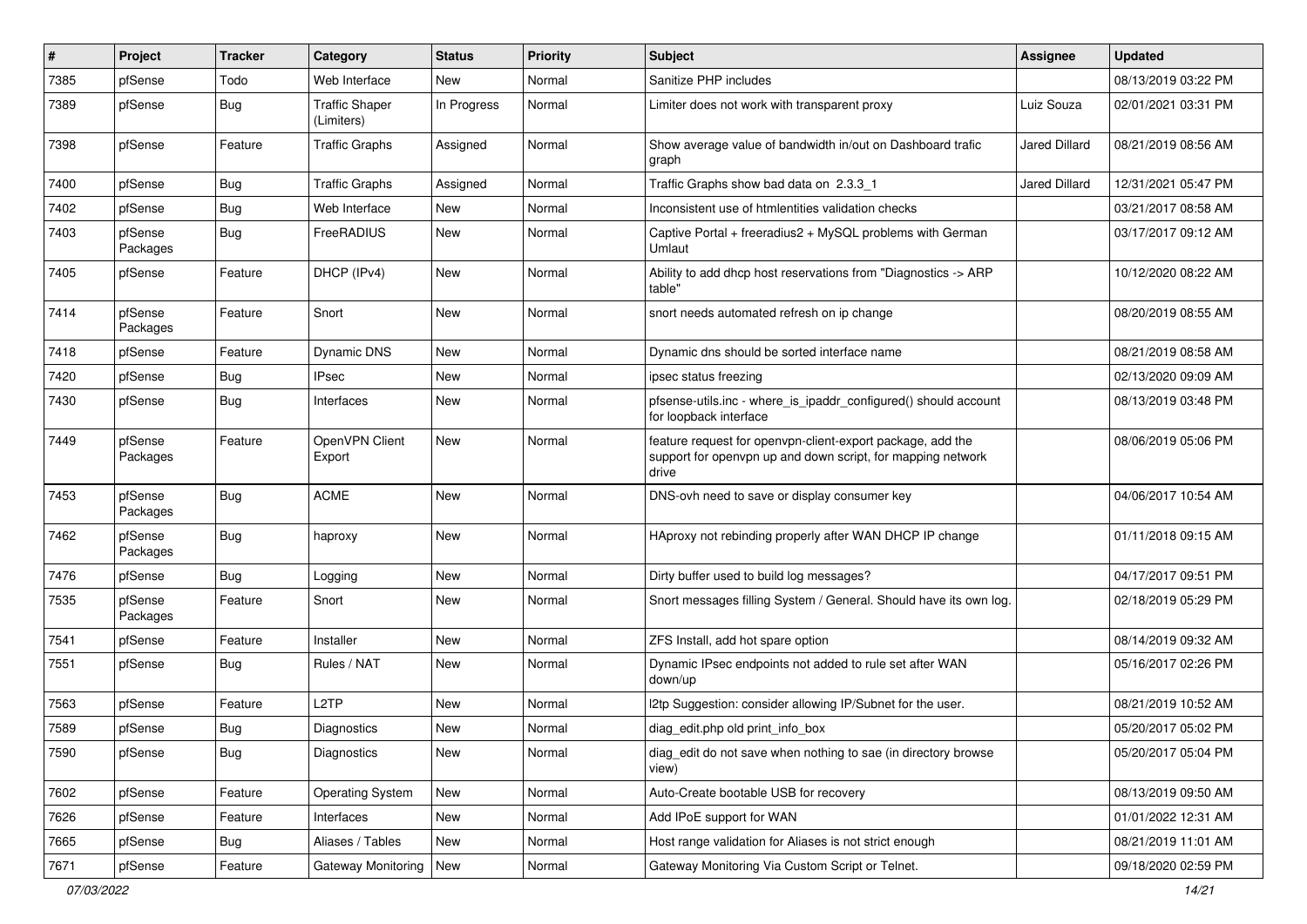| $\vert$ # | Project             | <b>Tracker</b> | Category                                        | <b>Status</b> | <b>Priority</b> | <b>Subject</b>                                                                                                                       | <b>Assignee</b> | <b>Updated</b>      |
|-----------|---------------------|----------------|-------------------------------------------------|---------------|-----------------|--------------------------------------------------------------------------------------------------------------------------------------|-----------------|---------------------|
| 7686      | pfSense<br>Packages | Feature        | haproxy                                         | <b>New</b>    | Normal          | Add option in HAProxy to configure SSL defaults based on the<br>Mozilla SSL Configuration Generator                                  |                 | 08/16/2019 01:09 PM |
| 7691      | pfSense<br>Packages | Feature        | Squid                                           | New           | Normal          | Allow for custom icap services for squid                                                                                             |                 | 08/24/2017 03:16 AM |
| 7699      | pfSense<br>Packages | Feature        | OpenVPN Client<br>Export                        | New           | Normal          | OpenVPN Client Export - Default Gateway                                                                                              |                 | 08/19/2019 03:32 PM |
| 7720      | pfSense             | Feature        | Hardware / Drivers                              | New           | Normal          | Add general watchdog kernel modules (like ichwd) and<br>watchdogd support in the GUI.                                                |                 | 08/19/2019 01:20 PM |
| 7734      | pfSense             | Bug            | DHCP (IPv6)                                     | New           | Normal          | Using opton ia pd0 does not renew prefix and prefix get dropped                                                                      |                 | 07/31/2017 03:46 AM |
| 7737      | pfSense             | <b>Bug</b>     | <b>IPv6 Router</b><br>Advertisements<br>(RADVD) | <b>New</b>    | Normal          | radvd error message                                                                                                                  |                 | 08/13/2019 09:41 AM |
| 7738      | pfSense             | Feature        | <b>IPsec</b>                                    | <b>New</b>    | Normal          | Highlight which IPSec (or other VPN) crypto modes are<br>hardware-accelerated in the UI                                              |                 | 08/13/2019 03:46 PM |
| 7747      | pfSense             | Feature        | Console Menu                                    | New           | Normal          | Minor UI Tweak: Make hitting enter on the console (esp via SSH)<br>should not log you out, but simply redraw the menu                |                 | 08/01/2017 04:03 PM |
| 7757      | pfSense             | Bug            | Backup / Restore                                | <b>New</b>    | Normal          | Auto Config Backup fails to upload unless Default Gateway is up                                                                      |                 | 08/16/2019 12:47 PM |
| 7761      | pfSense             | Feature        | Rules / NAT                                     | <b>New</b>    | Normal          | Add a way to match on IPv6 proto=0 (hop-by-hop header<br>extension)                                                                  |                 | 08/13/2019 03:49 PM |
| 7773      | pfSense             | Feature        | <b>IPsec</b>                                    | <b>New</b>    | Normal          | IPSec using IKEv2 with split DNS not using provided domain<br>names                                                                  |                 | 08/15/2017 05:25 PM |
| 7779      | pfSense             | Bug            | <b>OpenVPN</b>                                  | New           | Normal          | Traffic crossing a site-to-site OpenVPN tunnel fails to fragment.                                                                    |                 | 06/02/2021 08:26 AM |
| 7781      | pfSense             | Feature        | Rules / NAT                                     | <b>New</b>    | Normal          | Please Enable Rule Separators on Manual Outbound NAT                                                                                 |                 | 08/21/2019 09:07 AM |
| 7783      | pfSense             | Feature        | <b>Operating System</b>                         | <b>New</b>    | Normal          | Support for hosting VMs on pfSense using bhyve                                                                                       |                 | 03/25/2022 11:53 AM |
| 7797      | pfSense<br>Packages | <b>Bug</b>     | Squid                                           | Feedback      | Normal          | Squid Reverse Proxy alternating between destinations                                                                                 |                 | 04/21/2022 12:40 PM |
| 7799      | pfSense             | Feature        | Rules / NAT                                     | <b>New</b>    | Normal          | Make an ajax call to toggle logging by clicking on the logging icon<br>next to a rule                                                |                 | 08/13/2019 09:40 AM |
| 7800      | pfSense             | Feature        | Logging                                         | <b>New</b>    | Normal          | Add option for state logging                                                                                                         |                 | 08/13/2019 03:51 PM |
| 7812      | pfSense             | Feature        | Web Interface                                   | <b>New</b>    | Normal          | ZFS handling of autopreplace                                                                                                         |                 | 08/13/2019 03:53 PM |
| 7821      | pfSense             | Bug            | DHCP (IPv6)                                     | <b>New</b>    | Normal          | GIF does not support broadcast                                                                                                       |                 | 08/29/2017 10:50 AM |
| 7852      | pfSense             | Feature        | <b>DNS Resolver</b>                             | <b>New</b>    | Normal          | Add views support to Unbound GUI                                                                                                     |                 | 09/11/2017 12:26 PM |
| 7863      | pfSense             | <b>Bug</b>     | User Manager /<br>Privileges                    | <b>New</b>    | Normal          | The "WebCfg - All pages" permission inclueds the "User -<br>System: Shell account access" even though that is not a<br>WebCofg page. |                 | 09/16/2017 05:13 AM |
| 7881      | pfSense             | Feature        | <b>OpenVPN</b>                                  | New           | Normal          | OpenVPN client - add support for multiple server entries                                                                             |                 | 08/14/2019 09:32 AM |
| 7888      | pfSense             | Feature        | Package System                                  | <b>New</b>    | Normal          | Add a button in package manager GUI to upgrade all packages                                                                          |                 | 09/28/2017 05:50 AM |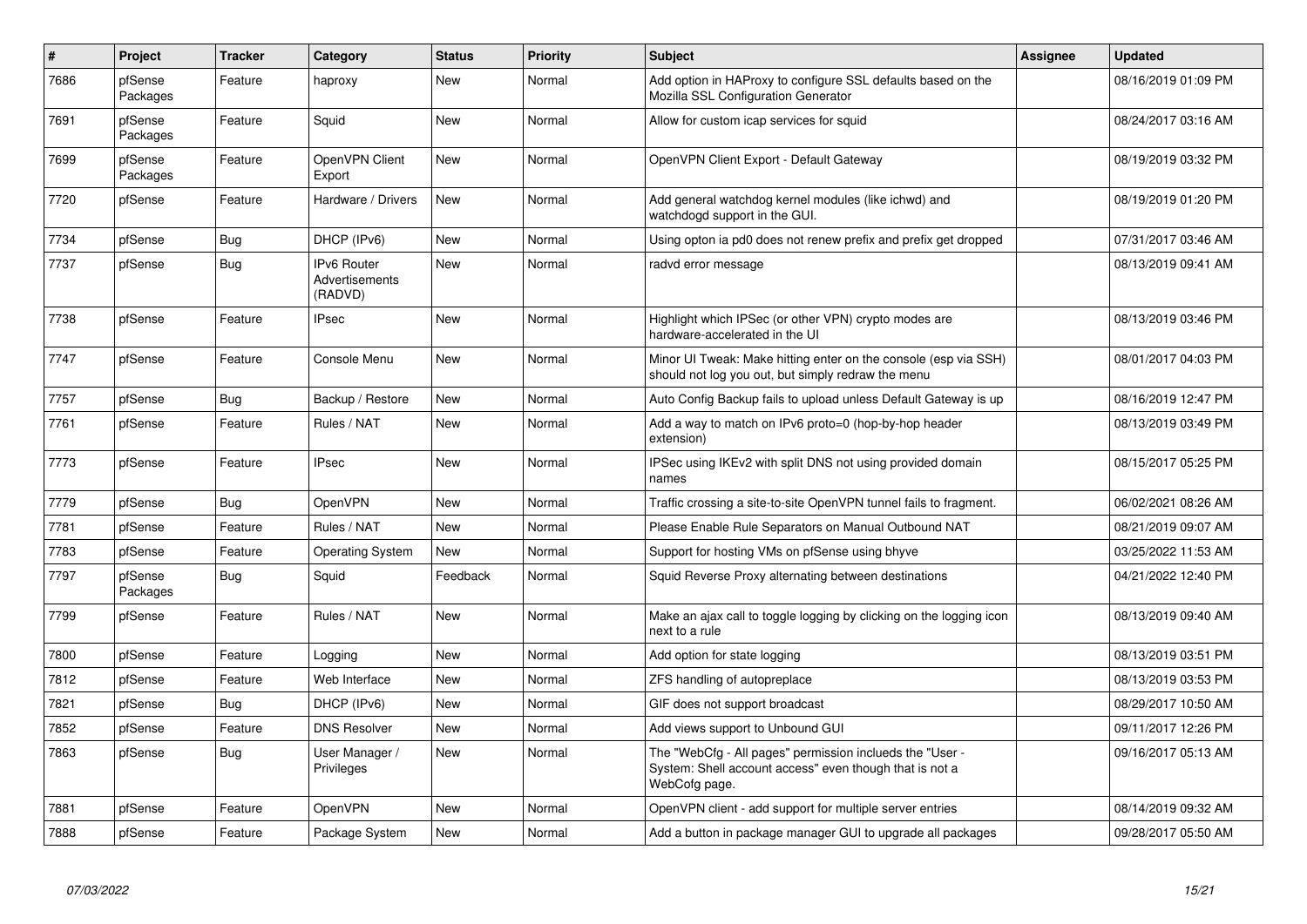| #    | Project             | <b>Tracker</b> | Category                            | <b>Status</b> | <b>Priority</b> | Subject                                                                                                   | Assignee   | <b>Updated</b>      |
|------|---------------------|----------------|-------------------------------------|---------------|-----------------|-----------------------------------------------------------------------------------------------------------|------------|---------------------|
| 7899 | pfSense             | Bug            | <b>Traffic Shaper</b><br>(ALTQ)     | New           | Normal          | a floating 'match' rule on LAN does not put traffic from a broswer<br>on a clientpc into a shaper queue   |            | 09/28/2017 09:16 AM |
| 7903 | pfSense<br>Packages | Feature        | New Package<br>Request              | New           | Normal          | Duo ssh package                                                                                           |            | 01/16/2021 12:44 AM |
| 7922 | pfSense             | Feature        | Rules / NAT                         | New           | Normal          | Add the option to select the ISP IPv6 Delegated Prefix as a<br>destination in firewall rules              |            | 10/10/2017 06:36 PM |
| 7943 | pfSense             | Bug            | Web Interface                       | New           | Normal          | CSS Overflow Fix for Drop Down Menus in webConfigurator                                                   |            | 11/21/2020 02:54 PM |
| 7954 | pfSense<br>Packages | Bug            | Squid                               | Confirmed     | Normal          | Package upgrade/reinstall gets stuck on deinstall if the<br>package-provided service is not running       |            | 10/18/2017 12:04 PM |
| 7956 | pfSense             | Feature        | Web Interface                       | <b>New</b>    | Normal          | Favicon able to match GUI colour setting?                                                                 |            | 10/17/2017 06:36 AM |
| 7957 | pfSense             | Feature        | Web Interface                       | New           | Normal          | GUI theme - separate "colour" from "compact/normal" in theme<br>dropdown                                  |            | 10/17/2017 06:58 AM |
| 7964 | pfSense             | Bug            | Multi-WAN                           | New           | Normal          | Restart openvpn on gateway switching                                                                      |            | 08/19/2019 12:35 PM |
| 7971 | pfSense             | Feature        | <b>Captive Portal</b>               | New           | Normal          | Allow import, export and synchronization of MACs under Captive<br>Portal service                          |            | 10/19/2017 04:56 AM |
| 7974 | pfSense             | Feature        | Dashboard                           | <b>New</b>    | Normal          | <b>ZFS RAID Monitor Not available</b>                                                                     |            | 08/20/2019 01:34 PM |
| 7977 | pfSense             | Bug            | Translations                        | New           | Normal          | English text shown in stead of translated text (Routing - Gateway<br>groups - edit)                       |            | 08/21/2019 11:28 AM |
| 7986 | pfSense             | <b>Bug</b>     | <b>Wireless</b>                     | New           | Normal          | WLAN card no longer properly initialized under 2.4.0                                                      |            | 06/19/2020 08:08 AM |
| 7988 | pfSense             | Feature        | Web Interface                       | New           | Normal          | Compact Theme based on Compact-RED with the default theme<br>colors.                                      |            | 10/23/2017 05:34 AM |
| 8004 | pfSense             | Bug            | <b>NAT Reflection</b>               | New           | Normal          | Error notice for a deleted NAT that had a RULE or an existing<br>NAT which is claimed to have no NAT port |            | 10/24/2017 06:39 PM |
| 8013 | pfSense             | Bug            | <b>IPsec</b>                        | New           | Normal          | IPsec MSS clamping value shared for IPv4 and IPv6                                                         | Luiz Souza | 10/28/2021 01:37 PM |
| 8031 | pfSense<br>Packages | Feature        | FreeRADIUS                          | New           | Normal          | FreeRADIUS copy entry function                                                                            |            | 08/16/2019 01:01 PM |
| 8036 | pfSense             | Feature        | <b>IPsec</b>                        | <b>New</b>    | Normal          | Want to run multiple Mobile Client IKEv2 server instances                                                 |            | 08/14/2019 09:31 AM |
| 8066 | pfSense             | Bug            | Routing                             | New           | Normal          | Static routes not applied when they go out a interface using carp                                         |            | 11/08/2017 02:04 AM |
| 8072 | pfSense             | Bug            | <b>Traffic Shaper</b><br>(Limiters) | <b>New</b>    | Normal          | Limiter / Queue mask issues?                                                                              | Ivor Kreso | 11/08/2017 07:56 PM |
| 8073 | pfSense             | Bug            | IPsec                               | New           | Normal          | Traffic inexplicably not going through IPSEC despite (in theory)<br>matching SPs                          |            | 11/09/2017 02:51 AM |
| 8076 | pfSense             | Bug            | Backup / Restore                    | New           | Normal          | User can easily apply an unusable interface configuration after<br>restore                                |            | 08/14/2019 10:52 AM |
| 8078 | pfSense             | Feature        | PPP Interfaces                      | New           | Normal          | PPPoE Reconnect Wait Time                                                                                 |            | 11/09/2017 05:13 PM |
| 8087 | pfSense             | Bug            | Authentication                      | New           | Normal          | Provide Calling-Station-ID to RADIUS backed VPN connections                                               |            | 06/06/2020 05:36 AM |
| 8095 | pfSense             | <b>Bug</b>     | Translations                        | New           | Normal          | Unescaped simple quotes break JavaScript features when the<br>French translation is enabled               |            | 08/21/2019 09:06 AM |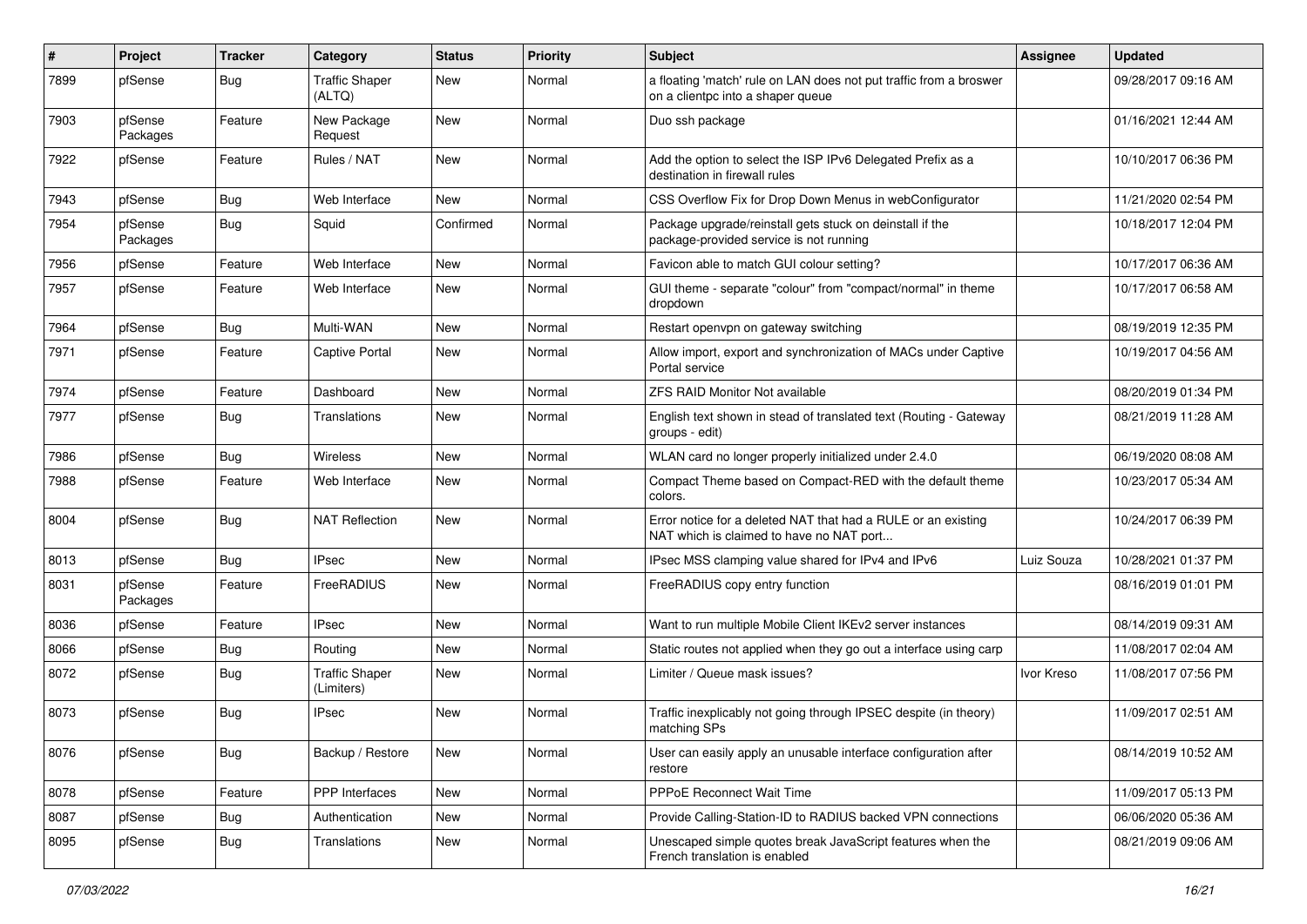| $\#$ | Project             | <b>Tracker</b> | Category                | <b>Status</b> | <b>Priority</b> | Subject                                                                                       | Assignee                 | <b>Updated</b>      |
|------|---------------------|----------------|-------------------------|---------------|-----------------|-----------------------------------------------------------------------------------------------|--------------------------|---------------------|
| 8099 | pfSense<br>Packages | Feature        | Telegraf                | New           | Normal          | Add more configuration flexibility to Telegraf                                                |                          | 08/13/2019 09:39 AM |
| 8100 | pfSense             | <b>Bug</b>     | CARP                    | <b>New</b>    | Normal          | pfsync Initially Deletes States on Primary for Connections<br>Established through Secondary   | Luiz Souza               | 02/08/2022 12:59 PM |
| 8113 | pfSense             | Bug            | Interfaces              | <b>New</b>    | Normal          | MTU setting on bridge, openvpn clients ignored                                                |                          | 12/31/2021 05:55 PM |
| 8121 | pfSense<br>Packages | Feature        | haproxy                 | New           | Normal          | haproxy, allow to generate backends even they don't seem to be<br>used                        |                          | 11/23/2017 04:04 AM |
| 8122 | pfSense             | <b>Bug</b>     | OpenVPN                 | <b>New</b>    | Normal          | openypn client is unable to use OTP (temporary) passwords                                     |                          | 04/16/2018 09:28 AM |
| 8130 | pfSense             | Bug            | Traffic Graphs          | New           | Normal          | Status - Monitoring - Area chart displays traffic data differently<br>than Line or Bar charts |                          | 11/26/2017 01:40 PM |
| 8146 | pfSense<br>Packages | Feature        | <b>BIND</b>             | <b>New</b>    | Normal          | Zone Domain Records more powerfull for BIND Zones                                             |                          | 08/13/2019 09:39 AM |
| 8149 | pfSense             | Feature        | <b>NTPD</b>             | <b>New</b>    | Normal          | <b>NTPsec</b>                                                                                 |                          | 10/11/2020 10:59 AM |
| 8168 | pfSense             | Feature        | <b>IPsec</b>            | <b>New</b>    | Normal          | strongswan dhcp option                                                                        |                          | 12/19/2017 04:14 AM |
| 8170 | pfSense             | Feature        | <b>XMLRPC</b>           | New           | Normal          | XMLRPC Sync deletes entires on remote System                                                  |                          | 08/21/2019 10:42 AM |
| 8173 | pfSense             | Feature        | Interfaces              | New           | Normal          | dhcp6c - RAW Options                                                                          |                          | 05/29/2022 05:34 PM |
| 8176 | pfSense             | <b>Bug</b>     | Package System          | New           | Normal          | /schema/packages.dtd -- referenced in *xml, but missing?                                      |                          | 12/09/2017 06:52 PM |
| 8177 | pfSense             | <b>Bug</b>     | Package System          | New           | Normal          | "/xsl/package.xsl" is referenced in package XML files but not on<br>the firewall              |                          | 08/14/2019 09:56 AM |
| 8178 | pfSense             | Feature        | Package System          | New           | Normal          | Allow setting attributes for form elements in package XML                                     |                          | 12/09/2017 07:48 PM |
| 8179 | pfSense             | <b>Bug</b>     | DHCP (IPv4)             | Feedback      | Normal          | Incorrect reverse DNS zone in DHCP server config for<br>non-octet-aligned subnet mask         | Renato<br><b>Botelho</b> | 02/09/2022 11:17 PM |
| 8180 | pfSense<br>Packages | Bug            | syslog-ng               | New           | Normal          | syslog-ng default log file                                                                    |                          | 01/16/2018 12:53 PM |
| 8197 | pfSense<br>Packages | <b>Bug</b>     | <b>BIND</b>             | New           | Normal          | BIND UI fails to properly update zone with inline DNSSEC signing<br>enabled                   |                          | 02/18/2019 05:23 PM |
| 8199 | pfSense<br>Packages | Feature        | <b>BIND</b>             | New           | Normal          | Support reordering and/or sort alphabetically across BIND<br>package                          |                          | 12/12/2017 02:05 AM |
| 8207 | pfSense             | Bug            | <b>Operating System</b> | <b>New</b>    | Normal          | 2.4 cannot boot as a Xen VM with more than 7 NICs                                             |                          | 06/25/2022 05:42 PM |
| 8213 | pfSense<br>Packages | <b>Bug</b>     | haproxy                 | New           | Normal          | acl src file not populated from alias                                                         |                          | 12/21/2017 02:02 PM |
| 8216 | pfSense<br>Packages | Feature        | Telegraf                | <b>New</b>    | Normal          | Add prometheus output for telegraf                                                            |                          | 09/09/2020 05:33 AM |
| 8224 | pfSense<br>Packages | Feature        | FreeRADIUS              | New           | Normal          | Add "OU" field to FreeRADIUS page                                                             |                          | 02/21/2018 12:53 AM |
| 8229 | pfSense<br>Packages | <b>Bug</b>     | syslog-ng               | <b>New</b>    | Normal          | syslog-ng stops parsing logs after logrotate run                                              |                          | 01/26/2018 12:00 PM |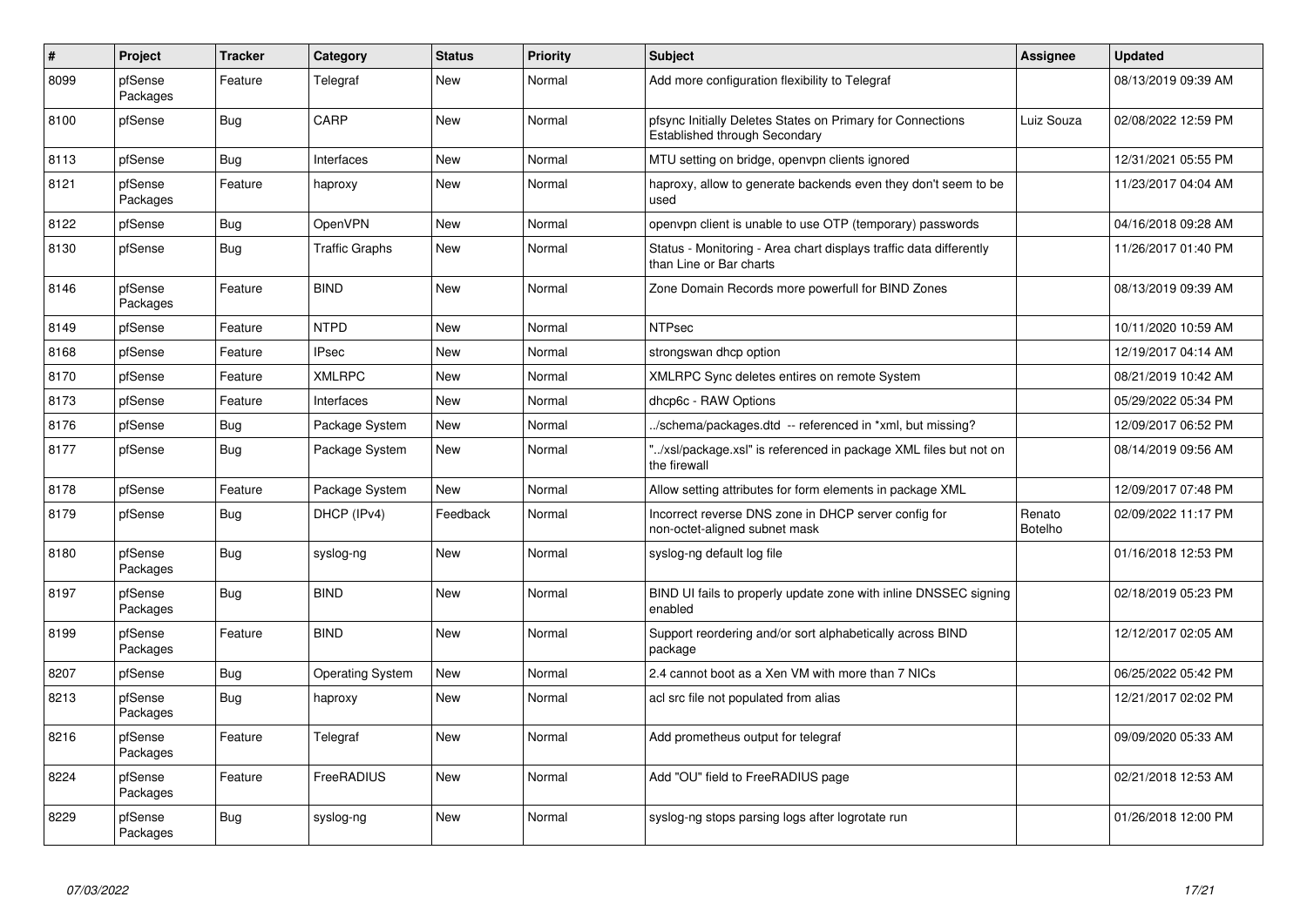| $\pmb{\#}$ | Project             | <b>Tracker</b> | Category                                        | <b>Status</b> | <b>Priority</b> | <b>Subject</b>                                                                                                          | Assignee      | <b>Updated</b>      |
|------------|---------------------|----------------|-------------------------------------------------|---------------|-----------------|-------------------------------------------------------------------------------------------------------------------------|---------------|---------------------|
| 8230       | pfSense<br>Packages | Feature        | Telegraf                                        | New           | Normal          | telegraf automatic input plugins configuration for enabled pfsense<br>package                                           |               | 02/18/2019 05:23 PM |
| 8232       | pfSense<br>Packages | Feature        | haproxy                                         | New           | Normal          | different ssl options based on the sni name                                                                             |               | 01/30/2019 10:36 AM |
| 8236       | pfSense             | Feature        | <b>DNS Resolver</b>                             | <b>New</b>    | Normal          | Ability to configure "forward-first" and "forward-host" options for<br>more robust domain overrides in DNS Resolver     |               | 12/26/2017 01:26 AM |
| 8243       | pfSense             | Feature        | <b>XMLRPC</b>                                   | New           | Normal          | Sync dashboard settings over xmlrpc                                                                                     |               | 08/21/2019 10:42 AM |
| 8251       | pfSense<br>Packages | <b>Bug</b>     | FreeRADIUS                                      | Feedback      | Normal          | Captiveportal + FreeRadius "Last activity" resets to Session start                                                      |               | 08/13/2019 11:10 AM |
| 8262       | pfSense             | Feature        | <b>IPv6 Router</b><br>Advertisements<br>(RADVD) | New           | Normal          | Make each prefix flags configurable separately.                                                                         |               | 01/16/2018 12:35 PM |
| 8263       | pfSense             | Bug            | <b>Traffic Shaper</b><br>(ALTQ)                 | New           | Normal          | Cannot create a nonlinear `Link Share` service curve because of:<br>"the sum of the child bandwidth higher than parent" |               | 11/05/2020 07:31 AM |
| 8264       | pfSense<br>Packages | Bug            | FreeRADIUS                                      | New           | Normal          | Radiusd restart on WAN change results in freeradius not running<br>(and possible solution)                              |               | 04/21/2022 12:39 PM |
| 8274       | pfSense             | Feature        | <b>Traffic Graphs</b>                           | New           | Normal          | Reverse Inverse Traffic Graph View                                                                                      | Jared Dillard | 08/14/2019 10:31 AM |
| 8279       | pfSense<br>Packages | Feature        | pfBlockerNG                                     | New           | Normal          | Consider adding a new option to the Rule Order                                                                          |               | 08/20/2019 09:00 AM |
| 8285       | pfSense             | Bug            | Web Interface                                   | <b>New</b>    | Normal          | Actions on stale data may result in catastrophic results                                                                |               | 01/16/2018 08:08 PM |
| 8295       | pfSense<br>Packages | <b>Bug</b>     | syslog-ng                                       | New           | Normal          | syslog-ng logrotates tls files                                                                                          |               | 02/14/2018 06:12 AM |
| 8309       | pfSense             | Feature        | Hardware / Drivers                              | New           | Normal          | Include apuled driver to add support for LEDs on PC Engines<br>APU boards                                               | Darryn Storm  | 08/20/2019 08:47 AM |
| 8313       | pfSense             | Bug            | Notifications                                   | <b>New</b>    | Normal          | STARTTLS auto detection not working                                                                                     |               | 04/21/2022 12:39 PM |
| 8315       | pfSense<br>Packages | Bug            | Mail report                                     | Feedback      | Normal          | Mail Report mail report send() behavior different than<br>notify_via_smtp()                                             | Jim Pingle    | 09/24/2019 10:12 AM |
| 8324       | pfSense             | <b>Bug</b>     | Hardware / Drivers                              | New           | Normal          | bxe cards require promisc for OSPF                                                                                      | Luiz Souza    | 05/25/2020 03:19 PM |
| 8325       | pfSense             | <b>Bug</b>     | UPnP/NAT-PMP                                    | New           | Normal          | UPnP not available for pppoe-Clients                                                                                    |               | 11/15/2020 10:33 AM |
| 8330       | pfSense             | Feature        | DHCP (IPv4)                                     | New           | Normal          | add options for ddns-local-address statements                                                                           |               | 04/27/2021 12:31 PM |
| 8335       | pfSense             | <b>Bug</b>     | LAGG Interfaces                                 | New           | Normal          | System hang with LACP downlink to UniFi switch                                                                          |               | 08/21/2019 11:18 AM |
| 8343       | pfSense             | <b>Bug</b>     | Gateways                                        | <b>New</b>    | Normal          | Gateway Routes (Default Routes) not removed in Kernel when<br>removed from GUI                                          |               | 05/14/2020 01:22 AM |
| 8346       | pfSense             | Feature        | <b>IPsec</b>                                    | New           | Normal          | Let pFSense act as an IPSec XAuth VPN Client                                                                            |               | 02/23/2018 07:39 AM |
| 8349       | pfSense             | Feature        | <b>Traffic Graphs</b>                           | New           | Normal          | Show the actual numerical information (upload/download speeds)<br>in the traffic graph dashboard widget                 | Jared Dillard | 02/28/2018 09:42 AM |
| 8372       | pfSense             | Feature        | Logging                                         | New           | Normal          | add gui setting to adjust refresh rate for dynamic firewall logs                                                        |               | 08/14/2019 10:31 AM |
| 8380       | pfSense             | Bug            | OpenVPN                                         | New           | Normal          | OpenVPN RADIUS password length is not constant                                                                          | Jim Pingle    | 07/17/2020 11:46 AM |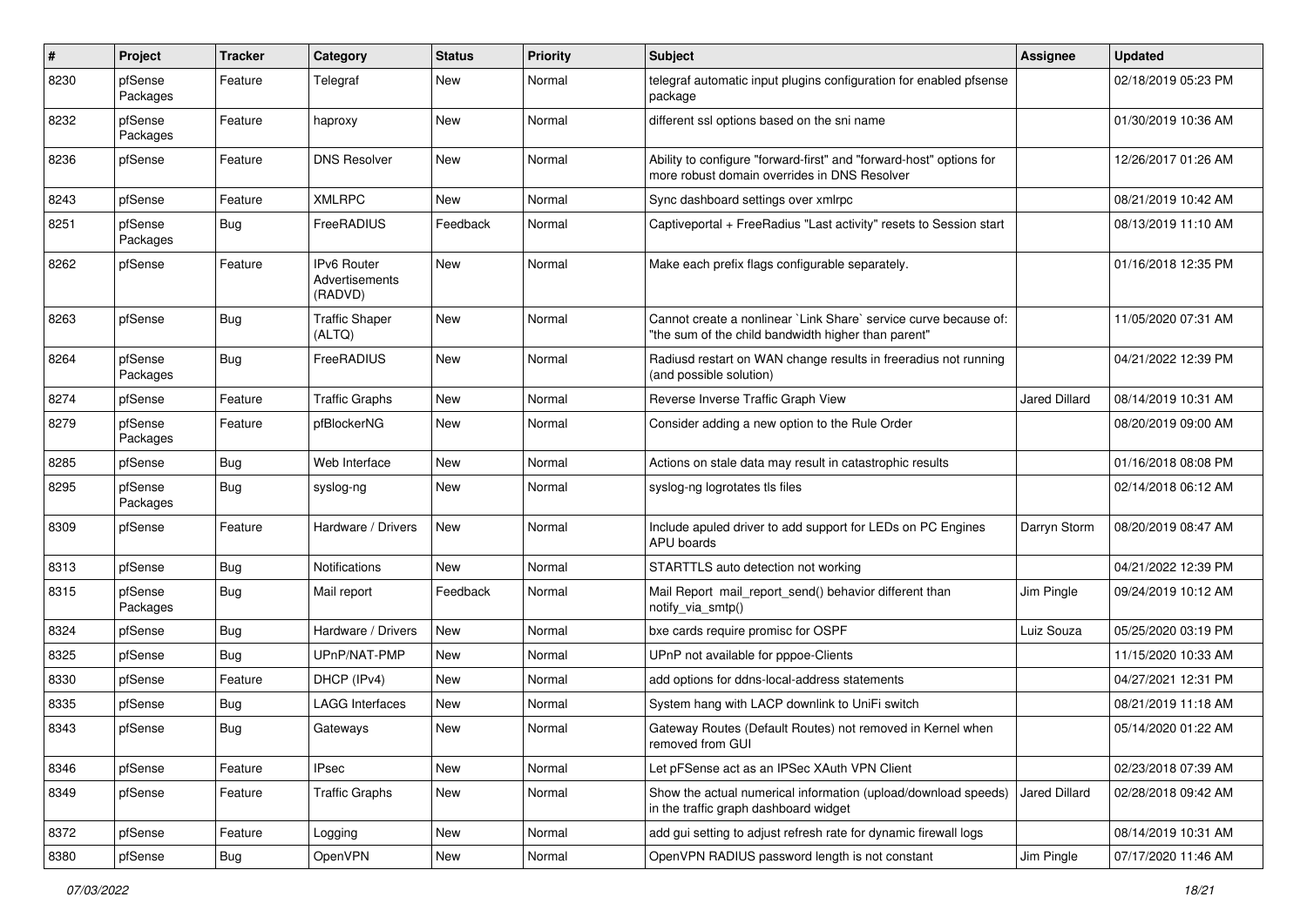| ∦    | Project             | <b>Tracker</b> | Category                        | <b>Status</b> | <b>Priority</b> | <b>Subject</b>                                                                                                          | Assignee   | <b>Updated</b>      |
|------|---------------------|----------------|---------------------------------|---------------|-----------------|-------------------------------------------------------------------------------------------------------------------------|------------|---------------------|
| 8385 | pfSense             | Feature        | Rules / NAT                     | New           | Normal          | Utilize IP addresses from successfully authenticated OpenVPN<br>endpoints to Update Firewall Rules                      |            | 07/19/2018 03:07 PM |
| 8401 | pfSense             | Bug            | Installer                       | New           | Normal          | Issues related to keys representing alphabetic characters specific<br>to Scandinavian languages and to some other keys. |            | 03/30/2018 11:06 AM |
| 8406 | pfSense             | <b>Bug</b>     | <b>Dynamic DNS</b>              | New           | Normal          | DDNS IPV6 Cloudflare Client does not detect PPOE address                                                                |            | 03/31/2018 11:56 AM |
| 8419 | pfSense             | <b>Bug</b>     | Web Interface                   | New           | Normal          | webgui, when menubar is fixed to the top of the screen, the last<br>items of long menus cannot be seen/used.            |            | 07/19/2018 03:10 PM |
| 8432 | pfSense             | Bug            | <b>Dynamic DNS</b>              | <b>New</b>    | Normal          | Dynamic DNS Client gives an error that it can't find IPv6 address<br>when WAN interface is a LAGG                       |            | 09/17/2020 05:23 AM |
| 8435 | pfSense             | <b>Bug</b>     | Interfaces                      | New           | Normal          | DHCPv6 unusable in certain circumstances (US AT&T Fiber, etc.)                                                          |            | 08/14/2019 10:52 AM |
| 8483 | pfSense             | Feature        | <b>Traffic Shaper</b><br>(ALTQ) | New           | Normal          | Allow user to choose order of Queues status                                                                             |            | 08/21/2019 09:12 AM |
| 8512 | pfSense             | Bug            | <b>PPP</b> Interfaces           | <b>New</b>    | Normal          | PPPoE reconnect fails after interface flap                                                                              |            | 08/20/2019 10:06 AM |
| 8516 | pfSense<br>Packages | Bug            | FreeRADIUS                      | New           | Normal          | FreeRADIUS requires settings re-saved after pfSense upgrade                                                             | Jim Pingle | 12/31/2021 05:58 PM |
| 8517 | pfSense<br>Packages | Feature        | New Package<br>Request          | New           | Normal          | OpenConnect client                                                                                                      |            | 08/13/2019 10:01 AM |
| 8520 | pfSense             | Feature        | Interfaces                      | New           | Normal          | Option to auto-renew DHCP on interface with an offline gateway<br>or marked as down                                     |            | 07/20/2021 11:00 AM |
| 8526 | pfSense             | Bug            | Interfaces                      | New           | Normal          | DHCP client ignores server replies when 802.1g tagging is used                                                          |            | 08/14/2019 10:52 AM |
| 8547 | pfSense<br>Packages | Feature        | New Package<br>Request          | New           | Normal          | fwknop Port Knocking Package                                                                                            |            | 02/08/2021 12:17 PM |
| 8558 | pfSense             | Feature        | Web Interface                   | New           | Normal          | Add more table sorting in various UI pages                                                                              |            | 08/21/2019 09:14 AM |
| 8560 | pfSense<br>Packages | <b>Bug</b>     | <b>ACME</b>                     | New           | Normal          | ACME: can't update DNS records in DNSMadeEasy registar for<br>several domains with different API keys/ids               |            | 06/08/2018 01:28 PM |
| 8566 | pfSense             | Bug            | CARP                            | New           | Normal          | Wrong IPv6 source in NS request in case using of IPv6 alias                                                             |            | 06/12/2018 01:26 PM |
| 8567 | pfSense             | Bug            | CARP                            | New           | Normal          | Using IPv6 VIP alias for services may affect CARP IPv6 VIP work                                                         |            | 06/12/2018 01:26 PM |
| 8570 | pfSense             | <b>Bug</b>     | <b>XML Parser</b>               | New           | Normal          | Empty (dn)shaper config gets populated with newline                                                                     |            | 08/20/2019 02:45 PM |
| 8589 | pfSense<br>Packages | Bug            | FreeRADIUS                      | New           | Normal          | FreeRadius 0.15.5 2 ignoring tunnelled-reply=no                                                                         |            | 02/18/2019 03:40 PM |
| 8611 | pfSense             | Bug            | Interfaces                      | In Progress   | Normal          | unable to receive IPv6 RA's on SG-1000, default route lost                                                              | Luiz Souza | 02/01/2021 03:31 PM |
| 8614 | pfSense             | Bug            | DHCP (IPv4)                     | New           | Normal          | Cannot remove Additional BOOTP/DHCP Options                                                                             |            | 08/21/2019 09:15 AM |
| 8641 | pfSense             | Feature        | Web Interface                   | New           | Normal          | Need way to disable HSTS and/or replace webConfigurator<br>certificate from CLI                                         |            | 07/16/2018 10:21 AM |
| 8686 | pfSense             | Bug            | <b>IPsec</b>                    | New           | Normal          | IPsec VTI: Assigned interface firewall rules are never parsed                                                           |            | 02/10/2021 12:15 PM |
| 8705 | pfSense<br>Packages | <b>Bug</b>     | syslog-ng                       | New           | Normal          | Syslog-NG error in latest snapshot                                                                                      |            | 07/27/2018 10:17 AM |
| 8711 | pfSense             | Bug            | <b>IGMP Proxy</b>               | New           | Normal          | igmpproxy with PPPoE Interfaces                                                                                         |            | 07/28/2018 09:21 AM |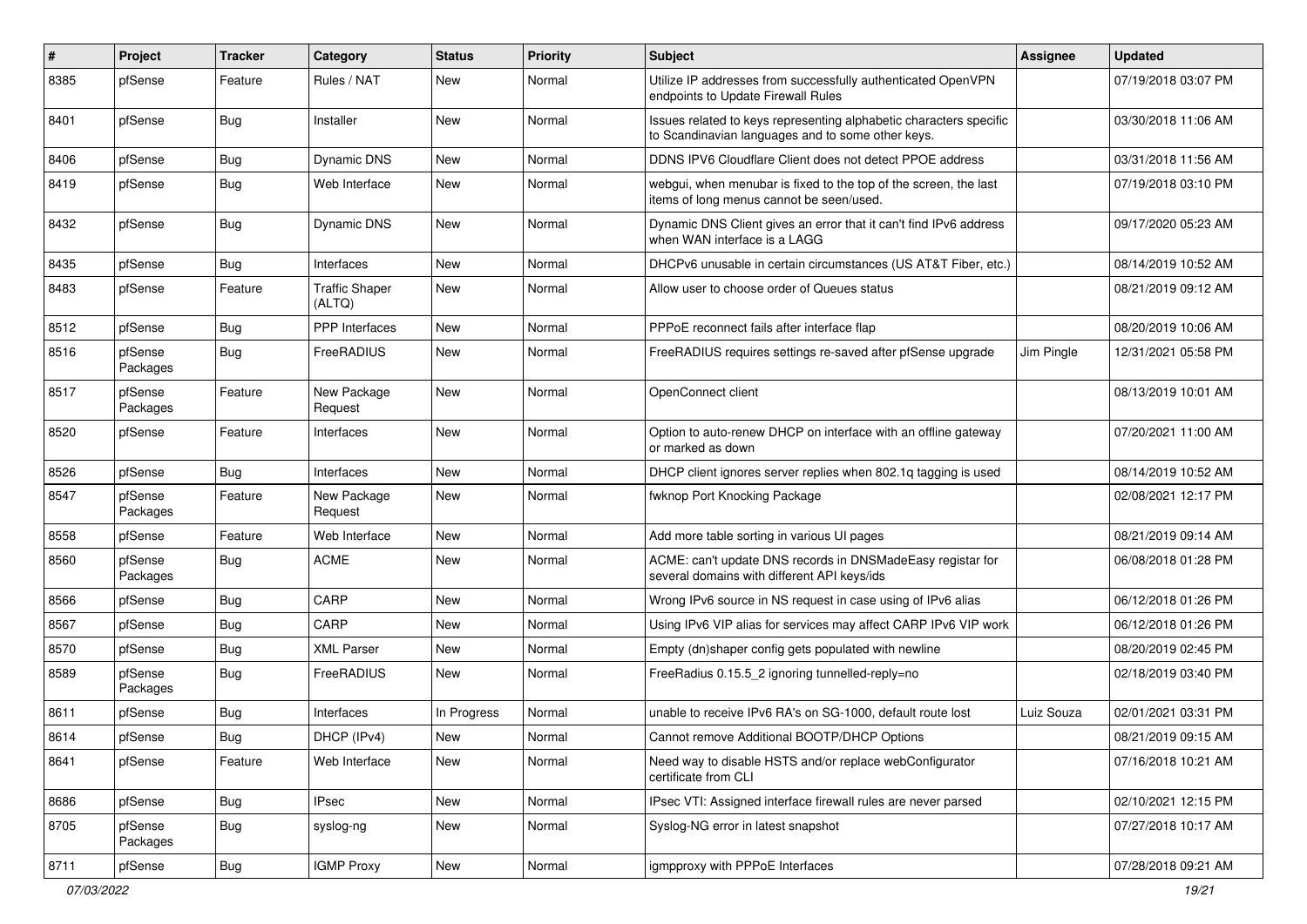| $\pmb{\#}$ | Project             | <b>Tracker</b> | Category                            | <b>Status</b> | <b>Priority</b> | <b>Subject</b>                                                                                                                             | <b>Assignee</b> | <b>Updated</b>      |
|------------|---------------------|----------------|-------------------------------------|---------------|-----------------|--------------------------------------------------------------------------------------------------------------------------------------------|-----------------|---------------------|
| 8712       | pfSense             | Feature        | <b>Traffic Shaper</b><br>(ALTQ)     | New           | Normal          | QOS on ipsec links                                                                                                                         |                 | 06/22/2020 06:27 AM |
| 8752       | pfSense<br>Packages | Bug            | squidguard                          | New           | Normal          | For SquidGuard in "Common ACL" menu "Target Rules List"<br>"access" option always stays with default value '---' for my Target<br>category |                 | 08/06/2018 05:53 AM |
| 8769       | pfSense<br>Packages | Feature        | FreeRADIUS                          | <b>New</b>    | Normal          | Allow FreeRADIUS users to change their own Passwords and<br>Pins                                                                           |                 | 10/11/2018 11:34 AM |
| 8770       | pfSense             | Bug            | Interfaces                          | <b>New</b>    | Normal          | QinQ interfaces always show as active                                                                                                      |                 | 02/01/2020 09:47 AM |
| 8794       | pfSense             | Feature        | <b>NTPD</b>                         | New           | Normal          | NTP authentiction                                                                                                                          | Tod L           | 08/05/2021 01:20 AM |
| 8804       | pfSense             | <b>Bug</b>     | <b>PPP</b> Interfaces               | New           | Normal          | Netgate SG-1000 PPPoE Keepalives not prioritized, internet<br>drops                                                                        |                 | 08/20/2019 10:06 AM |
| 8815       | pfSense             | Bug            | Interfaces                          | New           | Normal          | IP addresses are removed from interfaces when link is lost and<br>either IPv4 or IPv6 is dynamic                                           | Luiz Souza      | 07/21/2021 07:49 AM |
| 8827       | pfSense<br>Packages | Bug            | squidguard                          | <b>New</b>    | Normal          | Squidguard: ACL redirect modes 'redirect' and 'err page' send<br>unresolvable URLs to the client.                                          | Viktor Gurov    | 12/21/2021 05:49 AM |
| 8836       | pfSense<br>Packages | Feature        | FreeRADIUS                          | <b>New</b>    | Normal          | Define Idap group vlan assignment in users file                                                                                            |                 | 08/26/2018 07:53 AM |
| 8852       | pfSense Docs        | Correction     | <b>DHCP</b>                         | New           | Normal          | [feedback form] Unclear about "Client Identifier" in a static<br>mapping                                                                   | Jim Pingle      | 09/23/2020 02:30 PM |
| 8869       | pfSense<br>Packages | Feature        | haproxy                             | <b>New</b>    | Normal          | HAproxy should use RFC 7919 DH parameter files                                                                                             |                 | 10/17/2018 10:46 AM |
| 8882       | pfSense             | <b>Bug</b>     | Interfaces                          | Incomplete    | Normal          | Interface assignments lost on reboot                                                                                                       |                 | 02/17/2022 02:24 PM |
| 8902       | pfSense<br>Packages | Bug            | haproxy                             | New           | Normal          | HAproxy package not use custom DNS for lookup on apply new<br>config                                                                       |                 | 09/16/2018 08:16 AM |
| 8909       | pfSense<br>Packages | Bug            | Tinc                                | <b>New</b>    | Normal          | tinc package makes /rc.newwanip looping forever                                                                                            |                 | 08/13/2019 09:25 AM |
| 8929       | pfSense             | Feature        | Web Interface                       | <b>New</b>    | Normal          | Scroll bar css dark theme                                                                                                                  |                 | 08/14/2019 12:16 PM |
| 8963       | pfSense             | <b>Bug</b>     | <b>Traffic Shaper</b><br>(Limiters) | New           | Normal          | 2.4.4 Limiters don't work after CARP fail-over                                                                                             |                 | 12/10/2018 06:40 AM |
| 8982       | pfSense<br>Packages | Feature        | haproxy                             | New           | Normal          | HAproxy ACL support for map in configuration UI                                                                                            |                 | 06/25/2019 01:49 AM |
| 8985       | pfSense<br>Packages | Feature        | Suricata                            | New           | Normal          | Suricata: allow configuration for external/internal additional<br>storage                                                                  |                 | 11/13/2019 10:07 AM |
| 9024       | pfSense             | <b>Bug</b>     | <b>Traffic Shaper</b><br>(Limiters) | Feedback      | Normal          | Ping packet loss under load when using limiters                                                                                            |                 | 05/12/2022 11:55 AM |
| 9025       | pfSense<br>Packages | <b>Bug</b>     | squidguard                          | New           | Normal          | SquidGard + Target categories                                                                                                              |                 | 10/08/2018 01:00 AM |
| 9035       | pfSense             | Bug            | Rules / NAT                         | New           | Normal          | Inactive Interfaces are Hidden in Firewall Rules                                                                                           |                 | 08/14/2019 12:39 PM |
| 9037       | pfSense             | Bug            | <b>DNS Resolver</b>                 | New           | Normal          | Unbound not logging to syslog after reboot                                                                                                 |                 | 10/12/2018 05:09 AM |